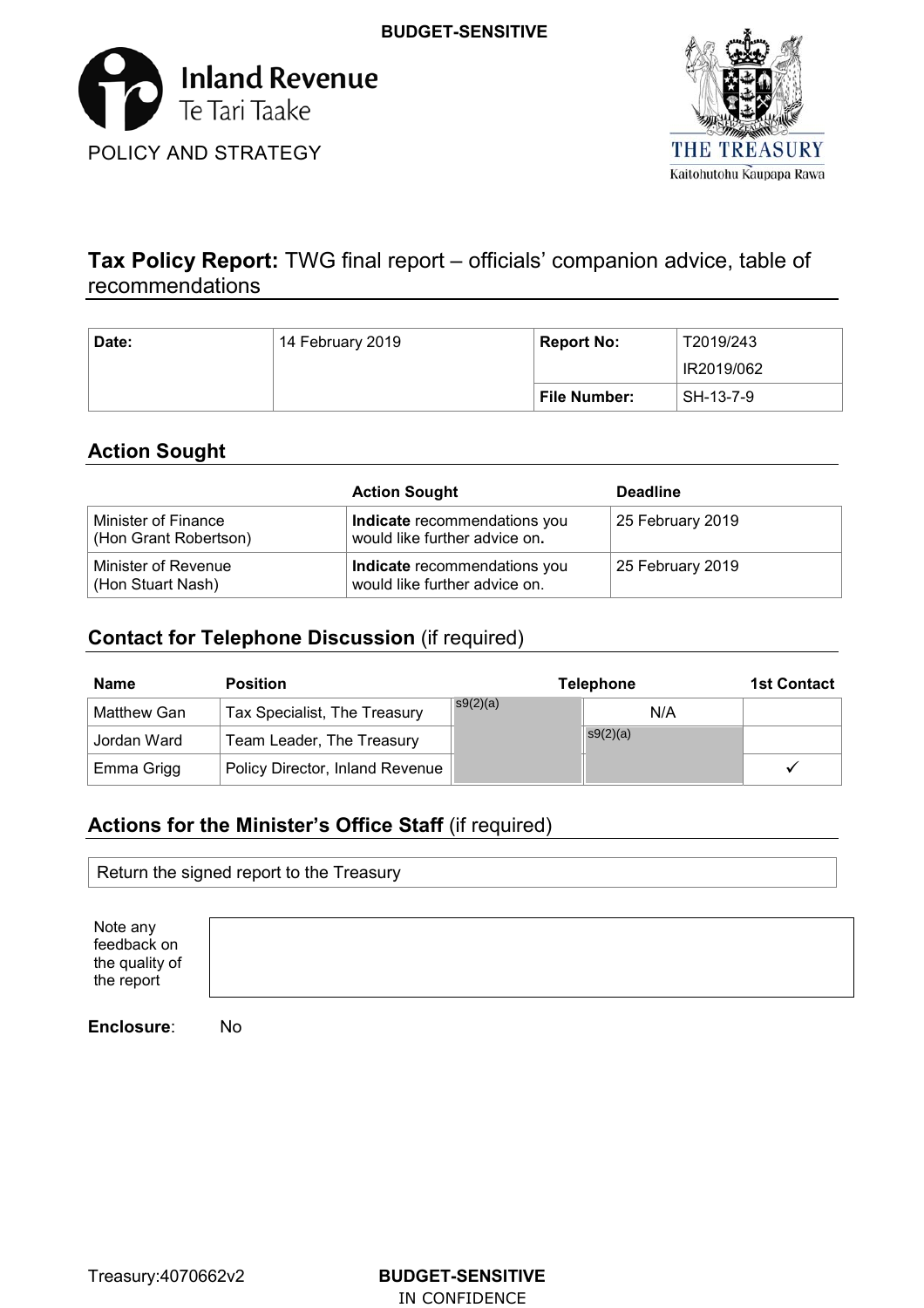# **Tax Policy Report:** TWG final report – officials' companion advice, table of recommendations

- The Tax Working Group's (TWG's) Final Report makes 99 recommendations. This report:  $1<sub>1</sub>$ 
	- a. provides officials' initial high-level views on each recommendation;
	- b. suggests how the Government could respond; and
	- seeks your direction on recommendations you would like further advice on. c.
- This report is focused on recommendations not relating to the taxation of capital gains and supplements advice provided on 1 February (T2019/113, IR2019/041 refers).  $2.$
- 3. Officials' views are provided on an on-exceptions basis (for example, where officials have a different view to the TWG). This reflects officials' advice provided to the Tax Working Group. Supporting analysis is typically contained in relevant Secretariat papers. We have also noted where you have already received advice relating to the recommendation, as well as links to other work programmes.
- 4. Suggested approaches to respond to the TWG's recommendations are classified into four colour-coded categories:

No further work (NFW) Green: A decision has been made and/or no further work is required.

**Work** underway (WU) Blue: Work is already underway in the Treasury/Inland Revenue or another agency.

Mid-vear package (MYP) Yellow: Could be considered for inclusion in a mid-year package announcement.

**Work** programme (WP) Orange: Could be considered for the Tax Policy Work Programme (a refresh is scheduled for mid-2019)/other agency work programme and/or require further advice.

### **High-level summary**

 5. The table below provides a high-level summary of the TWG recommendations by key topic area. See Table 1 in the body of the report for the full recommendations and officials' suggested response.

| <b>Topic</b> | <b>Summary of TWG recommendations</b>      |            |
|--------------|--------------------------------------------|------------|
| Capital and  | Do not introduce wealth or land taxes.     | <b>NFW</b> |
| wealth       | Broad extension of capital gains taxation. | <b>MYP</b> |

# **BUDGET-SENTITIVE**  IN CONFIDENCE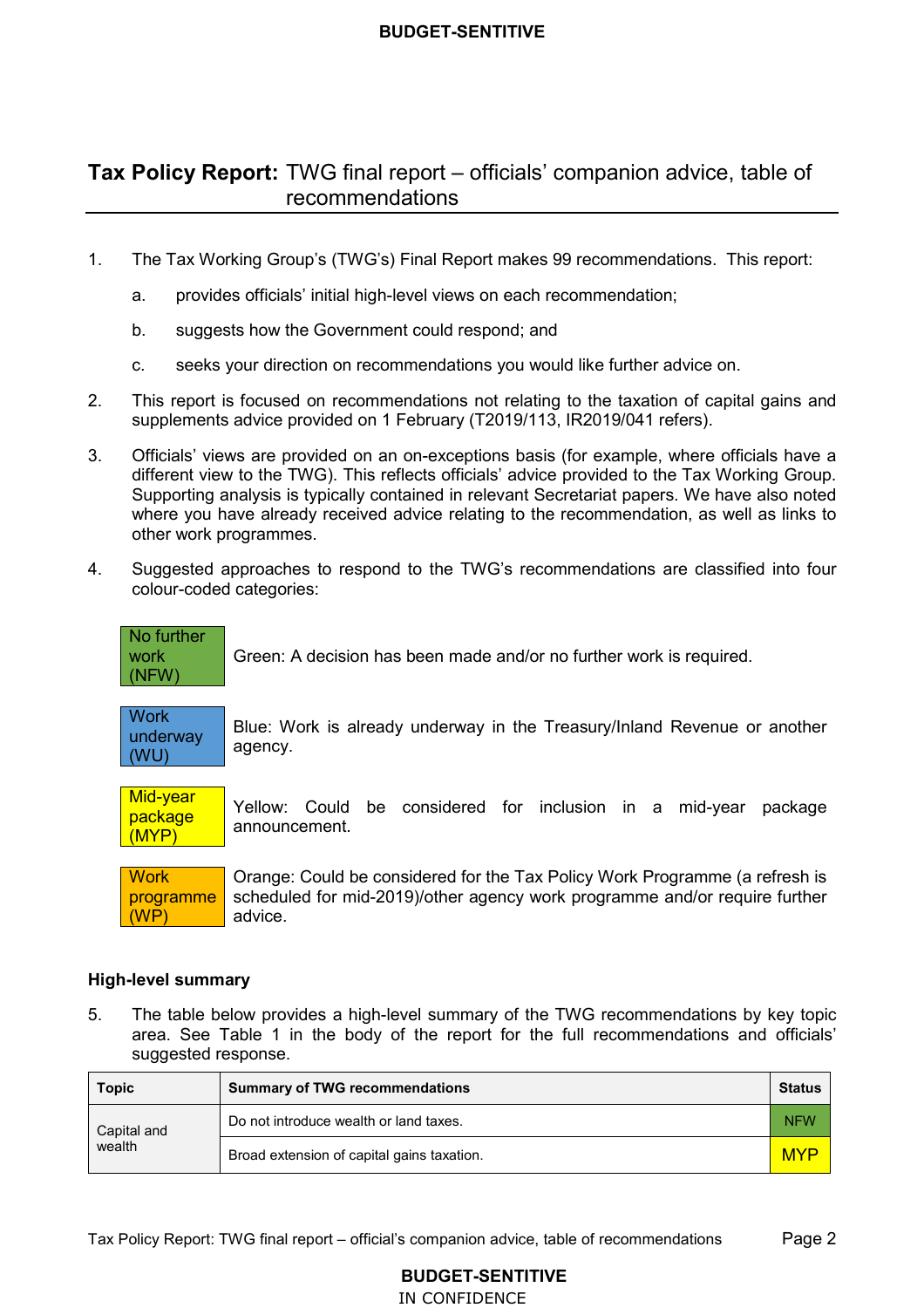| Environmental                       | Adopt TWG's framework for taxing negative environmental externalities.                                                                                                                                                                                                                                                                                              | <b>WP</b>  |
|-------------------------------------|---------------------------------------------------------------------------------------------------------------------------------------------------------------------------------------------------------------------------------------------------------------------------------------------------------------------------------------------------------------------|------------|
| and ecological<br>outcomes          | Opportunities for resource-specific taxes (strengthen ETS and Waste Disposal Levy,<br>progress congestion charging, consider water pollution/abstraction taxes).                                                                                                                                                                                                    | WU         |
| The taxation of                     | The current approach to the taxation of business is largely sound. Retain the imputation<br>system. Do not reduce the company tax rate. Do not introduce different rates for small<br>businesses.                                                                                                                                                                   | <b>NFW</b> |
| business                            | Various revenue-negative measures to support businesses considered as part of tax<br>package options (loss continuity rules, blackhole expenditure, building depreciation,<br>rental loss ring-fencing removal, compliance cost measures).                                                                                                                          | <b>MYP</b> |
| International<br>income taxation    | Stand ready to respond to international developments. Keep participating in the OECD<br>discussions.                                                                                                                                                                                                                                                                | WU         |
| Retirement<br>savings               | Various KiwiSaver measures targeted at low-income earners (refunding the Employer<br>Superannuation Contribution Tax, increasing the member tax credit, reducing lower PIE<br>rates for KiwiSaver funds).                                                                                                                                                           | <b>MYP</b> |
| Future of work                      | Tax system needs to remain fit for purpose in light of labour market changes. Support<br>for IR's work on self-employed compliance work.                                                                                                                                                                                                                            | WU         |
| Integrity of the tax<br>system      | Continued vigilance needed. Various measures recommended (review loss-trading<br>rules, require shareholders in a closely-held company to provide security to IR, further<br>action to address the hidden economy).                                                                                                                                                 | <b>WP</b>  |
| Personal income<br>tax              | Various revenue-negative personal tax changes considered as part of tax package<br>options. Preferred approach is increasing bottom threshold, although welfare transfers<br>might be preferable. Support flow through of tax changes to benefits.                                                                                                                  | <b>MYP</b> |
| Administration of<br>the tax system | Greater public access to data and information about the tax system. Improvements to<br>the resolution of tax disputes (truncated disputes resolution process)                                                                                                                                                                                                       | <b>WP</b>  |
| Charities                           | Key issue identified is distribution practices and rules. Recommends periodic review of<br>the charitable sector's use of what would otherwise be tax revenue, to verify that the<br>intended social outcomes are being achieved.                                                                                                                                   | WU         |
| GST                                 | No changes to GST. No financial transaction tax. The Government should monitor<br>international developments regarding GST on financial services.                                                                                                                                                                                                                   | <b>NFW</b> |
| Corrective taxes                    | Alcohol: Simplify alcohol excise rate structure. Tobacco: prioritise non-tax levers. Sugar<br>and gambling: clearer articulation of Government's objectives needed.                                                                                                                                                                                                 | <b>WP</b>  |
| Housing                             | Changes to capital gains taxation are main recommendations impacting housing,<br>although impacts will likely be marginal. Various additional measures (disclosure of IRD<br>number when purchasing a main home, repeal the "ten-year rule", consider vacant land<br>taxes as part of Productivity Commission review of local government funding and<br>financing). | <b>WP</b>  |

 6. The TWG has also written to you advising how tikanga Māori could be better incorporated into tax policy. This work is now being progressed by the Treasury as part of their work on the Living Standards Framework. The Secretary to the Treasury will update you on how the Treasury intends to progress this work before the release of the TWG Final Report.

Tax Policy Report: TWG final report – official's companion advice, table of recommendations Page 3

**BUDGET-SENTITIVE**  IN CONFIDENCE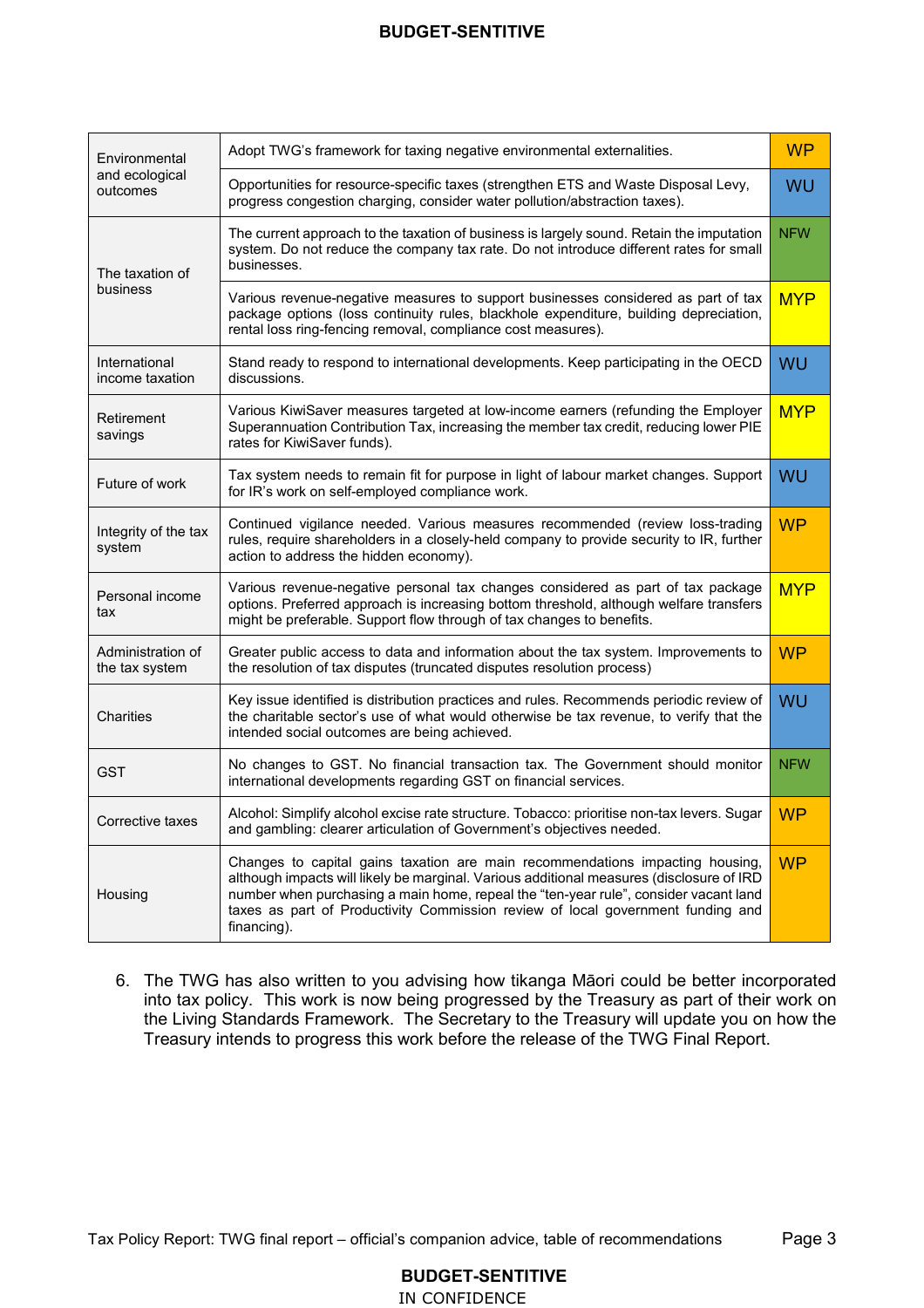# **Recommended Action**

We recommend that you:

a **Note** the contents of this report.

**Noted/Not noted** Noted/Not noted

- b **Indicate** in Table 1 whether you wish to receive further advice on any particular Tax Working Group recommendation(s).
- c **Discuss** with officials how you would like to respond to the Tax Working Group's recommendations.

**Team Leader** Jordan Ward Emma Grigg **The Treasury** 

**Inland Revenue Team Leader Policy Director** 

Hon Grant Robertson **Hon Stuart Nash Minister of Finance** 

/ /2019 / /2019

**Minister of Finance Minister of Revenue**

Tax Policy Report: TWG final report – official's companion advice, table of recommendations Page 4

**BUDGET-SENTITIVE**  IN CONFIDENCE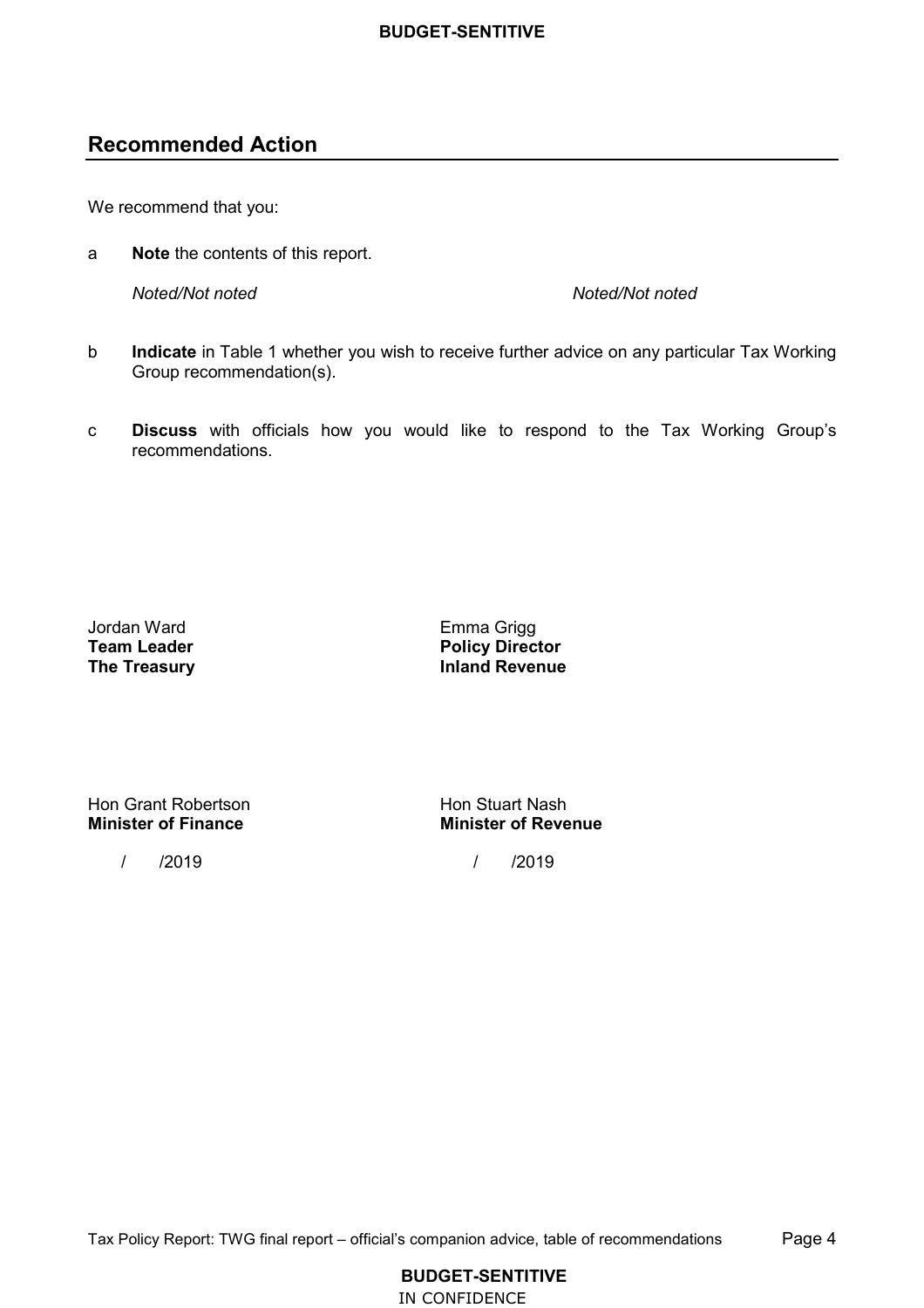## **TABLE 1: RECOMMENDATIONS OF THE TAX WORKING GROUP**

The table below lists all 99 recommendations in the Tax Working Group's Final Report, with the following columns:

- **Status:** Indicates the status of the recommendation as per the table key below.
- **Officials' comment:** Officials' views are provided on an on-exceptions basis (for example, where officials have a different view to the TWG). This reflects officials advice provided to the Tax Working Group. Supporting analysis is typically contained in relevant Secretariat papers. We have also noted where you have already received advice relating to the recommendation, as well as links to other work programmes.
- **Further info?:** Space for you to indicate if you would like to receive further advice on particular recommendations.

**Table key:**

| No further work<br>(NFW)     | A decision has been made and/or no further work is required.                                                                                             |
|------------------------------|----------------------------------------------------------------------------------------------------------------------------------------------------------|
| <b>Work underway</b><br>(WU) | Work is already underway in the Treasury/Inland Revenue or another agency.                                                                               |
| Mid-year package<br>(MYP)    | Could be considered for inclusion in a mid-year package announcement.                                                                                    |
| Work programme<br>(WP)       | Could be considered for the Tax Policy Work Programme (a refresh is scheduled for mid-2019)/other agency work programme and/or require<br>further advice |

|                                   | Rec TWG Final Report Recommendation                                  | <b>Status</b> | <b>Officials' comment</b>                                        | <b>Further</b><br>$ info?(\checkmark)$ |
|-----------------------------------|----------------------------------------------------------------------|---------------|------------------------------------------------------------------|----------------------------------------|
| <b>Extension of Capital Gains</b> |                                                                      |               |                                                                  |                                        |
|                                   | The majority of the TWG recommends a broad extension of the          | <b>MYP</b>    | See Tax Working Group final report - officials' companion advice |                                        |
|                                   | taxation of capital gains.                                           |               | (T2019/113, IR2019/041 refers).                                  |                                        |
| 2                                 | If a broad extension of capital gains taxation was adopted, the TWG  | <b>MYP</b>    |                                                                  |                                        |
|                                   | recommends that it have the characteristics detailed in Volume II of |               |                                                                  |                                        |
|                                   | their report.                                                        |               |                                                                  |                                        |

Tax Policy Report: TWG final report – official's companion advice, table of recommendations Page 5  $\,$ 

# **BUDGET-SENTITIVE**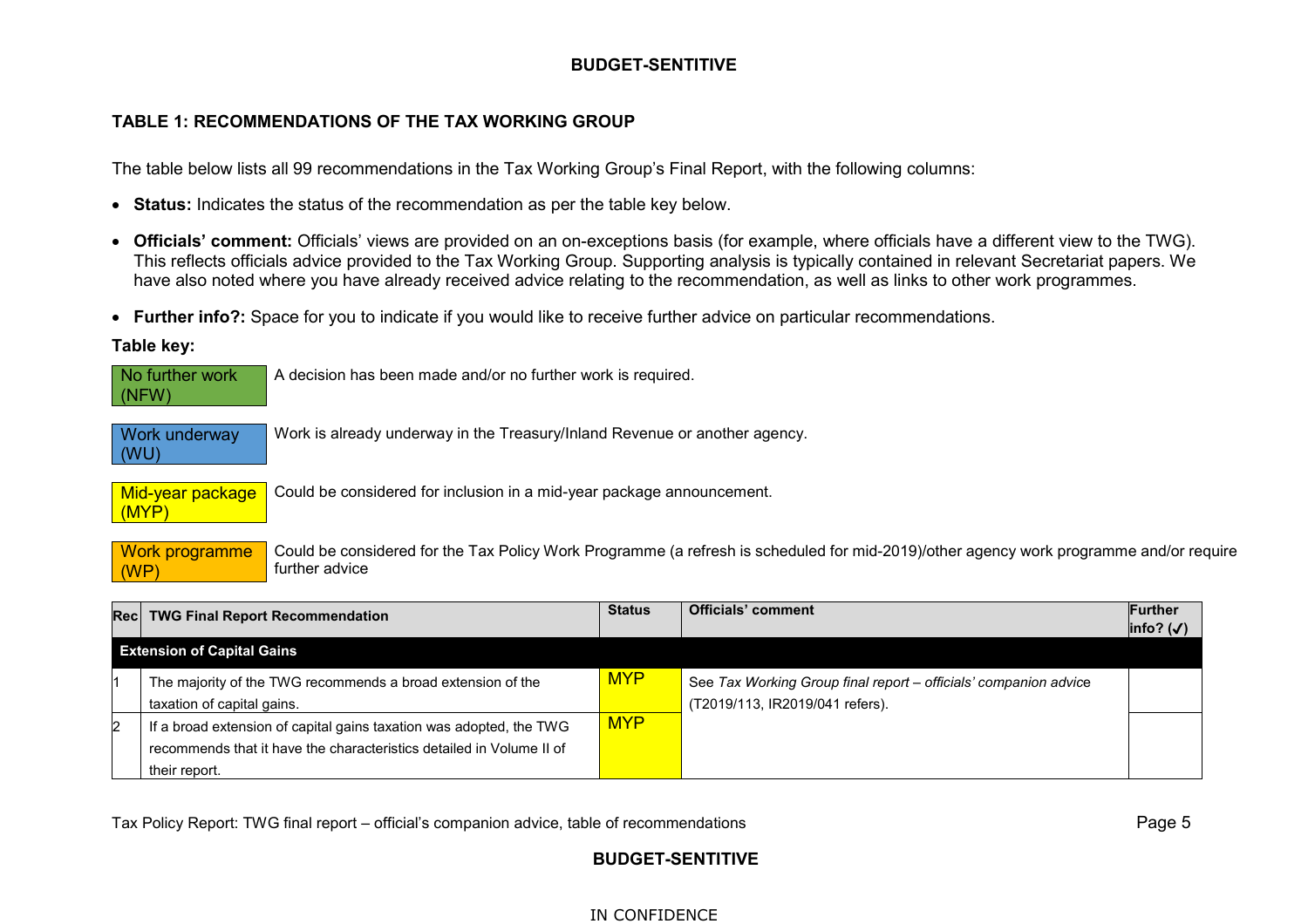| Recl                | <b>TWG Final Report Recommendation</b>                                                                                                                                                                                                                                                                                                                                                                                                                                                                                                                                                         | <b>Status</b> | <b>Officials' comment</b>                                                                                                                                                                                                                                                                                                                                                                                                                                                                         | <b>Further</b><br>info? $(\checkmark)$ |
|---------------------|------------------------------------------------------------------------------------------------------------------------------------------------------------------------------------------------------------------------------------------------------------------------------------------------------------------------------------------------------------------------------------------------------------------------------------------------------------------------------------------------------------------------------------------------------------------------------------------------|---------------|---------------------------------------------------------------------------------------------------------------------------------------------------------------------------------------------------------------------------------------------------------------------------------------------------------------------------------------------------------------------------------------------------------------------------------------------------------------------------------------------------|----------------------------------------|
|                     | <b>Capital and wealth</b>                                                                                                                                                                                                                                                                                                                                                                                                                                                                                                                                                                      |               |                                                                                                                                                                                                                                                                                                                                                                                                                                                                                                   |                                        |
| IЗ                  | Do not introduce a wealth tax.                                                                                                                                                                                                                                                                                                                                                                                                                                                                                                                                                                 | <b>NFW</b>    | In responding to the Interim Report, the Government confirmed it is                                                                                                                                                                                                                                                                                                                                                                                                                               |                                        |
| и                   | Do not introduce a land tax.                                                                                                                                                                                                                                                                                                                                                                                                                                                                                                                                                                   | <b>NFW</b>    | comfortable that no further work is undertaken on wealth and land<br>taxes.                                                                                                                                                                                                                                                                                                                                                                                                                       |                                        |
|                     | <b>Environmental and ecological outcomes</b>                                                                                                                                                                                                                                                                                                                                                                                                                                                                                                                                                   |               |                                                                                                                                                                                                                                                                                                                                                                                                                                                                                                   |                                        |
| 5                   | Adopt the TWG's framework for taxing negative environmental<br>externalities.                                                                                                                                                                                                                                                                                                                                                                                                                                                                                                                  | <b>WP</b>     |                                                                                                                                                                                                                                                                                                                                                                                                                                                                                                   |                                        |
| $6 - 8$<br>9.<br>11 | <b>Greenhouse gases</b><br>Support for a reformed Emissions Trading Scheme (ETS) as the<br>a)<br>centrepiece of emissions reduction efforts, but there should be<br>greater guidance on price and auctioning emission units to raise<br>revenue.<br>Periodic reviews of the ETS to ensure it is fit for purpose.<br>b)<br>Emissions should face a price, including from agriculture, either<br>C)<br>from ETS or a complementary system.<br>Water abstraction and water pollution<br>Tax instruments could be considered to address water pollution<br>a)<br>and water abstraction challenges. | WU<br>WU      | ETS reforms are currently being considered as part of the Climate<br>Change Response Act Amendment Bill. The Interim Climate Change<br>Committee (ICCC) is considering the treatment of agricultural<br>emissions in the ETS and will make a decision by April 2019.<br>The Water Taskforce is working to achieve improvements in water<br>quality as well as efficient and fair allocation of freshwater and nutrient<br>discharges. Initial consultation on discharge approaches is expected in |                                        |
|                     | Further develop tools to estimate diffuse water pollution.<br>b)<br>Introduce input-based tax instruments, including on fertiliser, if<br>C)<br>significant progress is not made in the near term on output-based<br>approaches.                                                                                                                                                                                                                                                                                                                                                               |               | mid-2019.                                                                                                                                                                                                                                                                                                                                                                                                                                                                                         |                                        |
| $12-$               | Solid waste                                                                                                                                                                                                                                                                                                                                                                                                                                                                                                                                                                                    | <b>WU</b>     | The Ministry for the Environment is currently reviewing the Waste                                                                                                                                                                                                                                                                                                                                                                                                                                 |                                        |
| 15                  | Supports the Ministry for the Environment's review of the rate and<br>a)                                                                                                                                                                                                                                                                                                                                                                                                                                                                                                                       |               | Disposal Levy and is due to report to Ministers by October 2019.                                                                                                                                                                                                                                                                                                                                                                                                                                  |                                        |
|                     | coverage of the Waste Disposal Levy.                                                                                                                                                                                                                                                                                                                                                                                                                                                                                                                                                           |               |                                                                                                                                                                                                                                                                                                                                                                                                                                                                                                   |                                        |
|                     | Expand the coverage of the Waste Disposal Levy.<br>b)                                                                                                                                                                                                                                                                                                                                                                                                                                                                                                                                          |               | In respect of (d), officials consider the use of funds should not be                                                                                                                                                                                                                                                                                                                                                                                                                              |                                        |
|                     | Reassess the negative externalities associated with landfill<br>C)                                                                                                                                                                                                                                                                                                                                                                                                                                                                                                                             |               | restricted to circular economy initiatives.                                                                                                                                                                                                                                                                                                                                                                                                                                                       |                                        |
|                     | disposal in New Zealand to ascertain if a higher levy is<br>appropriate.                                                                                                                                                                                                                                                                                                                                                                                                                                                                                                                       |               |                                                                                                                                                                                                                                                                                                                                                                                                                                                                                                   |                                        |

Tax Policy Report: TWG final report – official's companion advice, table of recommendations Page 6  $\,$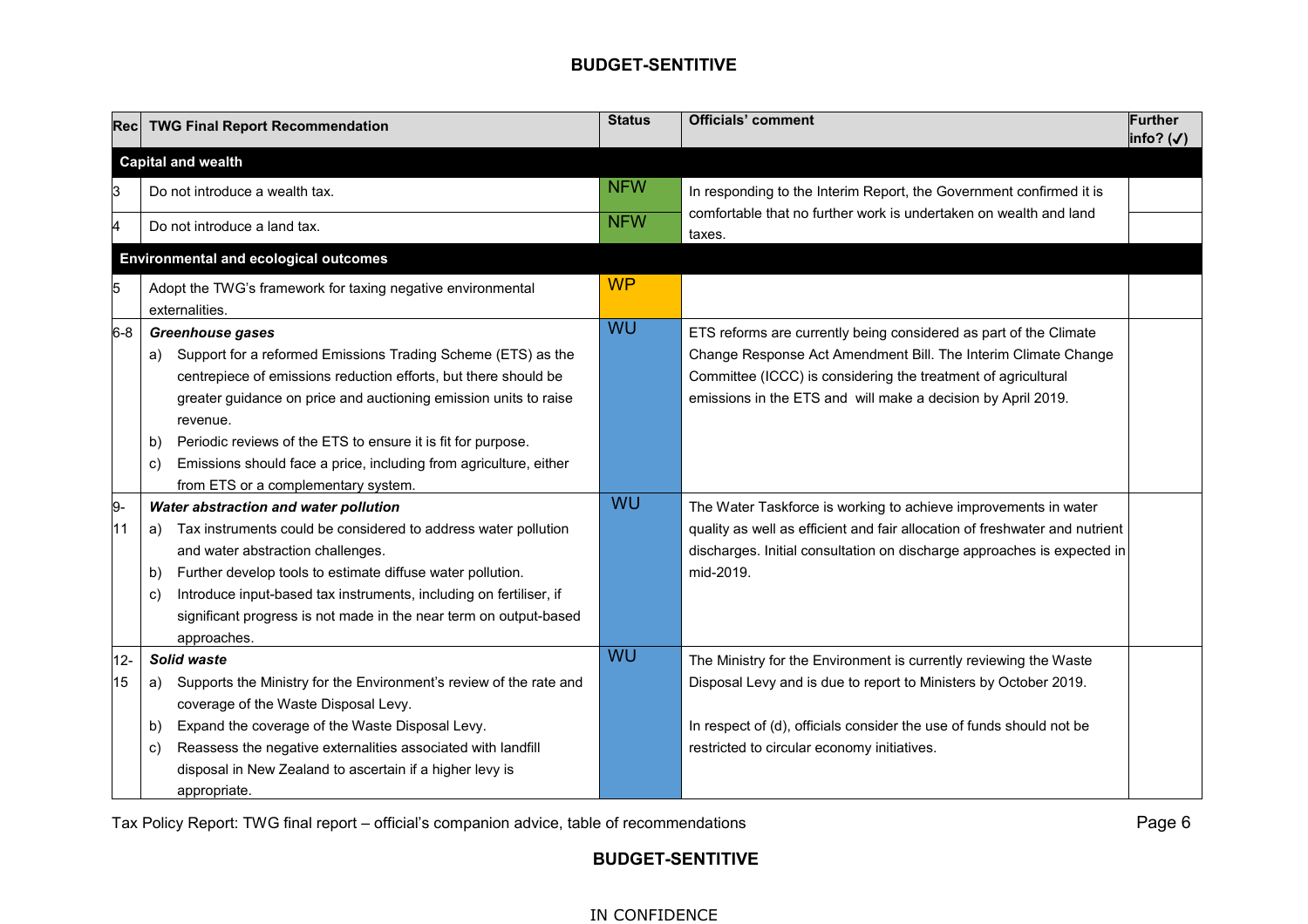| Rec | <b>TWG Final Report Recommendation</b>                                                                                                                                                                                               | <b>Status</b> | <b>Officials' comment</b>                                                                                                                                                                                                       | <b>Further</b><br>info? (√) |
|-----|--------------------------------------------------------------------------------------------------------------------------------------------------------------------------------------------------------------------------------------|---------------|---------------------------------------------------------------------------------------------------------------------------------------------------------------------------------------------------------------------------------|-----------------------------|
|     | Review hypothecation of the Waste Disposal Levy to ensure funds<br>d)<br>are being used in the most effective way to move towards a more<br>circular economy.                                                                        |               |                                                                                                                                                                                                                                 |                             |
| 16  | <b>Transport</b><br>Supports current reviews by the Government and Auckland Council<br>into introducing congestion pricing.                                                                                                          | WU            | The Congestion Question project's Phase II report is due to Ministers<br>mid-2019.                                                                                                                                              |                             |
|     | <b>Concessions</b>                                                                                                                                                                                                                   |               |                                                                                                                                                                                                                                 |                             |
| 17  | Costs associated with the care of land subject to a QEII covenant or<br>Ngā Whenua Rāhui be tax deductible.                                                                                                                          | <b>WP</b>     | If this measure was to progress, the concession should not be overly<br>broad such that it would allow deductions for expenses that have no<br>connection to a business or other taxable activity.                              |                             |
| 18  | Consider an FBT exemption for public transport.                                                                                                                                                                                      | <b>WP</b>     | Officials would need to analyse the benefits of having an exemption for<br>public transport, versus the integrity and fiscal costs.<br>Incentives for purchasing electric vehicles is being progressed as a<br>Budget 2019 bid. |                             |
| 19  | Review various tax provisions specific to farming, forestry and<br>petroleum mining with a view to removing concessions harmful to<br>natural capital, while also considering new concessions that could<br>enhance natural capital. | <b>WP</b>     |                                                                                                                                                                                                                                 |                             |
|     | <b>Other environmental recommendations</b>                                                                                                                                                                                           |               |                                                                                                                                                                                                                                 |                             |
| 20  | Recycle some or all of the revenue raised by environmental taxes into<br>measures that support the transition to a more sustainable economy.                                                                                         | <b>WP</b>     | Officials do not recommend strict hypothecation.<br>Recycling revenue raised by auctioning is an option being considered<br>as part of reforms to the ETS. Revenue recycling already occurs with<br>the Waste Disposal Levy.    |                             |
| 21  | Over the longer term, consider an environmental footprint tax or a<br>natural capital enhancement tax.                                                                                                                               | <b>WP</b>     |                                                                                                                                                                                                                                 |                             |
| 22  | The Government should strengthen its environmental tax capabilities,<br>including with the Parliamentary Commissioner for the Environment.                                                                                           | <b>WP</b>     |                                                                                                                                                                                                                                 |                             |
| 23  | Commission incidence studies on environmental taxes.                                                                                                                                                                                 | <b>WU</b>     | The assessments of distributional impacts of environmental taxes can                                                                                                                                                            |                             |

Tax Policy Report: TWG final report – official's companion advice, table of recommendations Page 7 (Page 7 ) and the state of  $\overline{\phantom{a}}$ 

# **BUDGET-SENTITIVE**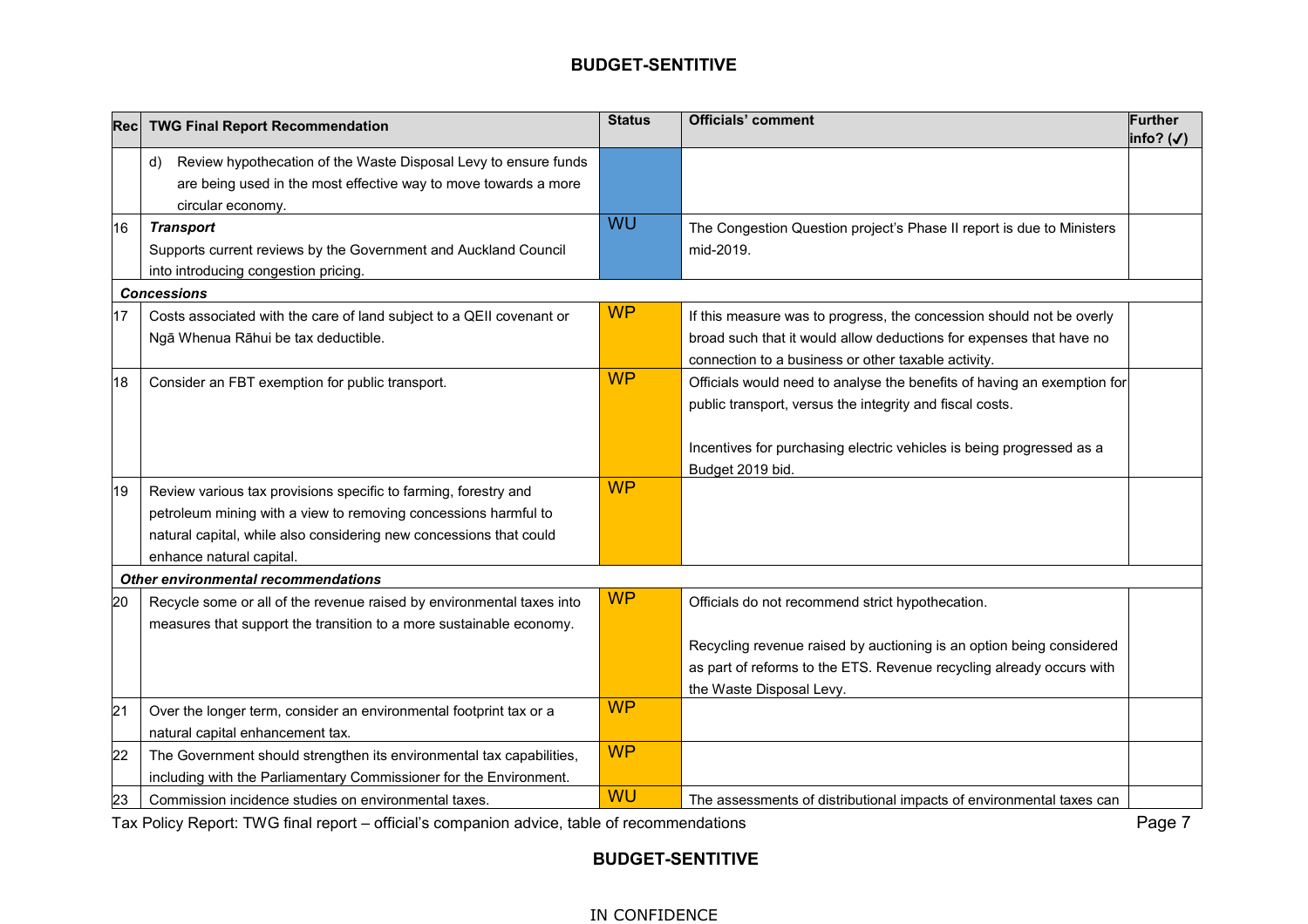| Recl | <b>TWG Final Report Recommendation</b>                                      | <b>Status</b> | <b>Officials' comment</b>                                             | <b>Further</b><br>info? $(\checkmark)$ |
|------|-----------------------------------------------------------------------------|---------------|-----------------------------------------------------------------------|----------------------------------------|
|      |                                                                             |               | be carried out as part of consideration of specific environmental tax |                                        |
|      |                                                                             |               | initiatives.                                                          |                                        |
| 24   | Undertake further work to assess how taxes can complement other             | <b>WP</b>     |                                                                       |                                        |
|      | environmental policy measures and to work through the design                |               |                                                                       |                                        |
|      | principles in the TWG's framework for taxing negative environmental         |               |                                                                       |                                        |
|      | externalities.                                                              |               |                                                                       |                                        |
|      | The taxation of business                                                    |               |                                                                       |                                        |
| 25   | Retain the imputation system.                                               | <b>NFW</b>    |                                                                       |                                        |
| 26   | Do not reduce the company tax rate at the present time.                     | <b>NFW</b>    |                                                                       |                                        |
| 27   | Do not introduce a progressive company tax.                                 | <b>NFW</b>    |                                                                       |                                        |
| 28   | Do not introduce an alternative basis of taxation for smaller               | <b>NFW</b>    |                                                                       |                                        |
|      | businesses, such as a cash flow or turnover taxes.                          |               |                                                                       |                                        |
| 29   | Retain the 17.5% rate for Māori authorities.                                | <b>NFW</b>    |                                                                       |                                        |
| 30   | Extend the 17.5% rate to the subsidiaries of Maori authorities.             | <b>WP</b>     |                                                                       |                                        |
| 31   | Consider technical refinements to the Māori authority rules, as             | <b>WP</b>     |                                                                       |                                        |
|      | suggested by submitters, in the Tax Policy Work Programme.                  |               |                                                                       |                                        |
| 32   | Change the loss continuity rules to support the growth of innovative        | <b>MYP</b>    | See Tax Working Group final report - officials' companion advice      |                                        |
|      | start-up firms.                                                             |               | (T2019/113, IR2019/041 refers).                                       |                                        |
| 33   | Reform the treatment of black-hole expenditure by spreading such            | <b>MYP</b>    |                                                                       |                                        |
|      | expenditure over five years with a \$10,000 safe-harbour threshold of       |               |                                                                       |                                        |
|      | upfront deducts for feasibility expenditure.                                |               |                                                                       |                                        |
| 34   | Consider restoring depreciation deductions for buildings if there is an     | <b>MYP</b>    |                                                                       |                                        |
|      | extension of the taxation of capital gains (subject to fiscal constraints). |               |                                                                       |                                        |
|      | To manage the fiscal costs, the Government could reinstate building         |               |                                                                       |                                        |
|      | depreciation on a partial basis for:                                        |               |                                                                       |                                        |
|      | seismic strengthening only;<br>a)                                           |               |                                                                       |                                        |
|      | multi-unit residential buildings; or<br>b)                                  |               |                                                                       |                                        |
|      | industrial, commercial, and multi-unit residential buildings.<br>C)         |               |                                                                       |                                        |
| 35   | Consider tax measures that encourage building to higher                     | <b>WP</b>     | Officials' do not support these measures.                             |                                        |

Tax Policy Report: TWG final report – official's companion advice, table of recommendations Page 8  $\,$ 

# **BUDGET-SENTITIVE**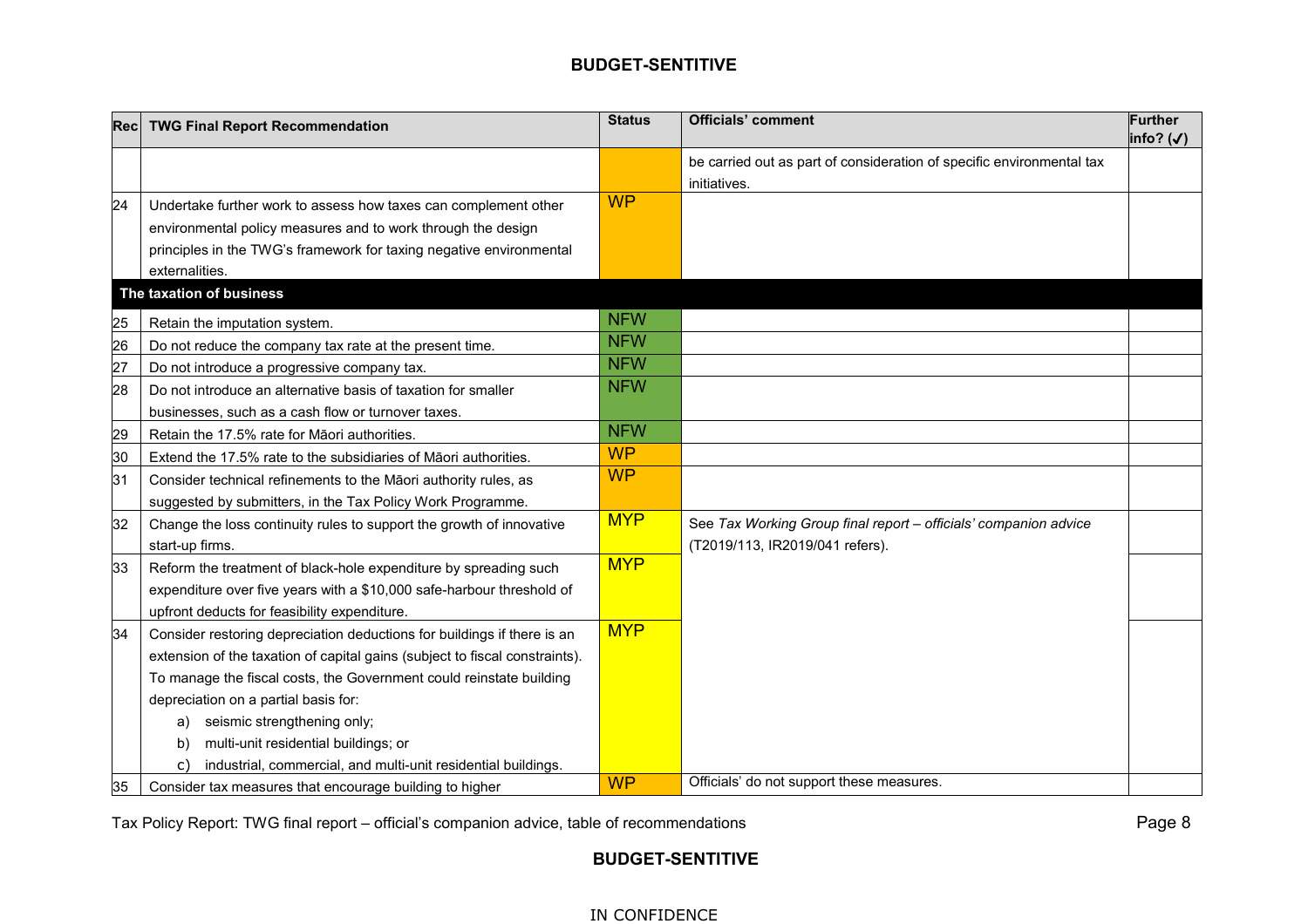| Rec | <b>TWG Final Report Recommendation</b>                                                                                                                            | <b>Status</b> | <b>Officials' comment</b>                                       | <b>Further</b><br>$info?$ (√) |
|-----|-------------------------------------------------------------------------------------------------------------------------------------------------------------------|---------------|-----------------------------------------------------------------|-------------------------------|
|     | environmental standards.                                                                                                                                          |               |                                                                 |                               |
| 36  | Consider developing a regime that encourages investment into                                                                                                      | <b>WP</b>     |                                                                 |                               |
|     | nationally-significant infrastructure projects.                                                                                                                   |               |                                                                 |                               |
| 37  | Examine the following options to reduce compliance costs:                                                                                                         | <b>MYP</b>    | See Small business tax measures (T2019/239, IR2019/049 refers). |                               |
|     | For immediate action:                                                                                                                                             |               |                                                                 |                               |
|     | Increasing the threshold for provisional tax from \$2,500 to \$5,000<br>a)<br>of residual income tax.                                                             |               |                                                                 |                               |
|     | Increasing the closing stock adjustment from \$10,000 to \$20,000 -<br>b)<br>\$30,000.                                                                            |               |                                                                 |                               |
|     | Increasing the \$10,000 automatic deduction for legal fees, and a<br>C)<br>potential expansion of the automatic deduction to other types of<br>professional fees. |               |                                                                 |                               |
|     | Reducing the number of depreciation rates, and simplifying the<br>d).<br>process for using default rates.                                                         |               |                                                                 |                               |
|     | Subject to fiscal constraints:                                                                                                                                    |               |                                                                 |                               |
|     | Simplifying the fringe benefit tax, and simplifying (or even remove)<br>e).<br>the entertainment adjustment.                                                      |               |                                                                 |                               |
|     | Removing resident withholding tax on close company-related party<br>f)<br>interest and dividend payments, subject to integrity concerns.                          |               |                                                                 |                               |
|     | Removing the requirement for taxpayers to seek the approval of<br>g)<br>the Commissioner of Inland Revenue to issue GST Buyer Created<br>Tax Invoices.            |               |                                                                 |                               |
|     | Allowing special rate certificates and certificates of exemption to<br>h)<br>be granted retrospectively.                                                          |               |                                                                 |                               |
|     | Increasing the period of validity for a certificate of exemption or<br>i)<br>special rate certificate.                                                            |               |                                                                 |                               |
|     | Removing the requirement to file a change of imputation ratio<br>j)<br>notice with Inland Revenue.                                                                |               |                                                                 |                               |
|     | Extending the threshold of 'cash basis person' in the financial<br>k)<br>arrangement rules which would better allow for the current levels                        |               |                                                                 |                               |
|     | of personal debt.<br>Increasing the threshold for not requiring a GST change of use<br>I)<br>adjustment.                                                          |               |                                                                 |                               |
|     | The Government should also review and explore opportunities to:                                                                                                   |               |                                                                 |                               |
|     | Adjust the thresholds for unexpired expenditure, and for the write-<br>m)                                                                                         |               |                                                                 |                               |

Tax Policy Report: TWG final report – official's companion advice, table of recommendations Page 9  $\,$ 

# **BUDGET-SENTITIVE**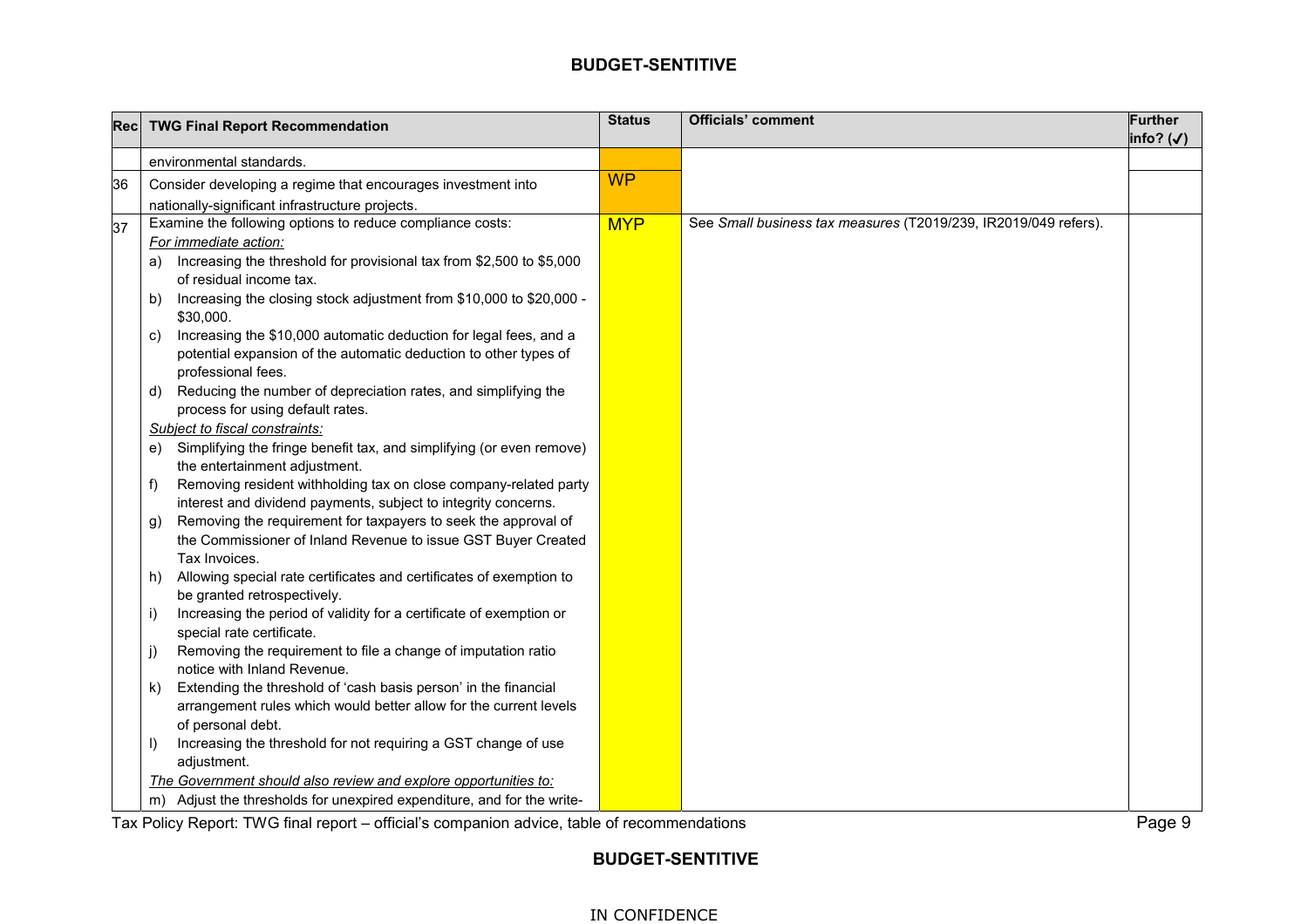| <b>Rec</b> | <b>TWG Final Report Recommendation</b>                                                                                                                                                                                                                                                                                                                                                 | <b>Status</b> | <b>Officials' comment</b>                                                                                                                                                                                                                                               | <b>Further</b><br>info? $(\checkmark)$ |
|------------|----------------------------------------------------------------------------------------------------------------------------------------------------------------------------------------------------------------------------------------------------------------------------------------------------------------------------------------------------------------------------------------|---------------|-------------------------------------------------------------------------------------------------------------------------------------------------------------------------------------------------------------------------------------------------------------------------|----------------------------------------|
|            | off of low value assets.<br>Help small businesses reduce compliance costs through the use of<br>n)<br>cloud-based accounting software.<br>Consider compensation for withholding agents if additional<br>O)<br>withholding tax obligations are imposed.<br>Review the taxation of non-resident employees.<br>p)<br>Review whether the rules for hybrid mismatches should apply to<br>q) |               |                                                                                                                                                                                                                                                                         |                                        |
| 38         | small businesses or simple business transactions.<br>Give favourable consideration to exempting the New Zealand<br>Superannuation Fund from New Zealand tax obligations.                                                                                                                                                                                                               | <b>WP</b>     | See Further Information on TWG issues raised (T2019/175,<br>IR2019/031 refers).                                                                                                                                                                                         |                                        |
|            | International income taxation                                                                                                                                                                                                                                                                                                                                                          |               |                                                                                                                                                                                                                                                                         |                                        |
| 39         | New Zealand should continue to participate in the OECD discussions<br>on the future of the international tax framework.                                                                                                                                                                                                                                                                | WU            |                                                                                                                                                                                                                                                                         |                                        |
| 40         | The Government should stand ready to implement a digital services tax<br>if a critical mass of other countries move in that direction, and it is<br>reasonably certain New Zealand's export industries will not be<br>materially impacted by any retaliatory measures.                                                                                                                 | WU            | Cabinet approval is being sought to release a discussion document for<br>public consultation on options for taxing the digital economy, including<br>a digital services tax, (T2019/171, IR2019/038 refers).                                                            |                                        |
| 41         | New Zealand should actively monitor developments and collaborate<br>with other countries with respect to equalisation taxes.                                                                                                                                                                                                                                                           | WU            |                                                                                                                                                                                                                                                                         |                                        |
| 42         | Ensure, to the extent possible, that our double tax agreements and<br>trade agreements do not restrict our taxation options in these matters.                                                                                                                                                                                                                                          | WU            |                                                                                                                                                                                                                                                                         |                                        |
| 43         | <b>Retirement savings</b><br>Consider encouraging the savings of low-income earners by carrying<br>out one or more of the following:<br>Refunding the Employer Superannuation Contribution Tax (ESCT)<br>a)<br>for KiwiSaver members earning up to \$48,000 per annum. This<br>refund would be clawed back for KiwiSaver members earning                                               | <b>MYP</b>    | Officials recommend a broader range of measures (including non-<br>income tax measures) be considered to assist low-income earners to<br>achieve distributional objectives.<br>Officials recommend delaying any design decisions on personal tax                        |                                        |
|            | more than \$48,000 per annum, such that members earning over<br>\$70,000 would receive no benefit.<br>Ensuring that a KiwiSaver member on parental leave would<br>b)<br>receive the maximum member tax credit regardless of their level of                                                                                                                                             |               | and welfare settings until later in 2019 to allow time to consider the<br>Welfare Expert Advisory Group's (WEAG) recommendations and to<br>develop an integrated personal tax and transfer package.<br>See Tax Working Group final report - officials' companion advice |                                        |

Tax Policy Report: TWG final report – official's companion advice, table of recommendations Page 10

# **BUDGET-SENTITIVE**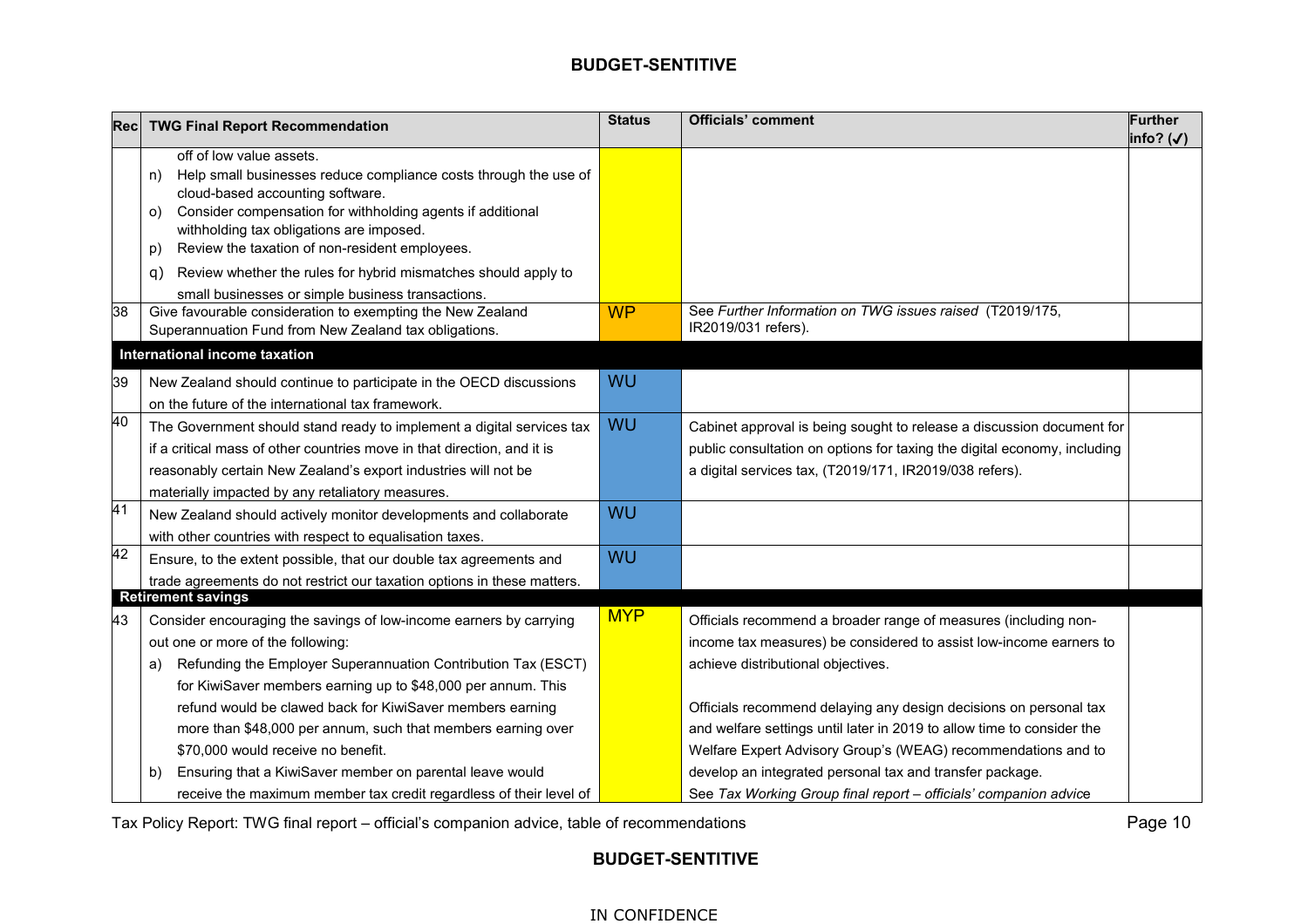| Recl | <b>TWG Final Report Recommendation</b>                                                                                                                                                                                                                                                                                                                                                                                                                                           | <b>Status</b> | <b>Officials' comment</b>                                                                                                                                                                                                                                                                            | <b>Further</b><br>$ info?(\checkmark)$ |
|------|----------------------------------------------------------------------------------------------------------------------------------------------------------------------------------------------------------------------------------------------------------------------------------------------------------------------------------------------------------------------------------------------------------------------------------------------------------------------------------|---------------|------------------------------------------------------------------------------------------------------------------------------------------------------------------------------------------------------------------------------------------------------------------------------------------------------|----------------------------------------|
| 44   | contributions.<br>Increasing the member tax credit from \$0.50 per \$1 of contribution<br>C)<br>to \$0.75 per \$1 of contribution. The contribution cap should remain<br>unchanged.<br>Reducing the lower PIE rates for KiwiSaver funds (10.5% and<br>d)<br>17.5%) by five percentage points each.<br>Consider ways to simplify the determination of the PIE rates (which<br>would apply to KiwiSaver).<br><b>Personal income tax</b>                                            | <b>WP</b>     | (T2019/113, IR2019/041 refers).                                                                                                                                                                                                                                                                      |                                        |
| 45   | Recommendations on personal tax are dependent on the objectives of<br>the Government:<br>If the Government wishes to improve incomes for very low income<br>a)<br>households, the best means of doing so will be through welfare<br>transfers.<br>If the Government wishes to improve incomes for certain groups of<br>b)<br>low to middle income earners, such as full-time workers on the<br>minimum wage, then changes to personal income taxation may be<br>a better option. | <b>MYP</b>    | Officials recommend delaying any design decisions on personal tax<br>and welfare settings until later in 2019 to allow time to take into<br>account the Welfare Expert Advisory Group's (WEAG)<br>recommendations and to develop an integrated personal tax and<br>transfer package.<br>s9(2)(f)(iv) |                                        |
| 46   | Consider increases in the bottom threshold of personal tax to increase<br>the progressivity of the personal tax system.                                                                                                                                                                                                                                                                                                                                                          | <b>MYP</b>    | s9(2)(f)(iv)                                                                                                                                                                                                                                                                                         |                                        |
| 47   | Consider combining increases in the bottom threshold with an increase<br>in the second marginal tax rate.                                                                                                                                                                                                                                                                                                                                                                        | <b>MYP</b>    |                                                                                                                                                                                                                                                                                                      |                                        |
| 48   | Suggests that if (47) is adopted, consider a reduction of the abatement<br>rate of Working for Families tax credits to offset the impact of the<br>increase.                                                                                                                                                                                                                                                                                                                     | <b>MYP</b>    |                                                                                                                                                                                                                                                                                                      |                                        |
| 49   | Prefer increasing the bottom threshold to introducing a tax-free<br>threshold.                                                                                                                                                                                                                                                                                                                                                                                                   | <b>MYP</b>    |                                                                                                                                                                                                                                                                                                      |                                        |
| 50   | Consider an increase in net benefit payments to ensure beneficiaries<br>receive the same post-tax increase as other people on the same                                                                                                                                                                                                                                                                                                                                           | <b>MYP</b>    |                                                                                                                                                                                                                                                                                                      |                                        |

Tax Policy Report: TWG final report – official's companion advice, table of recommendations Page 11

# **BUDGET-SENTITIVE**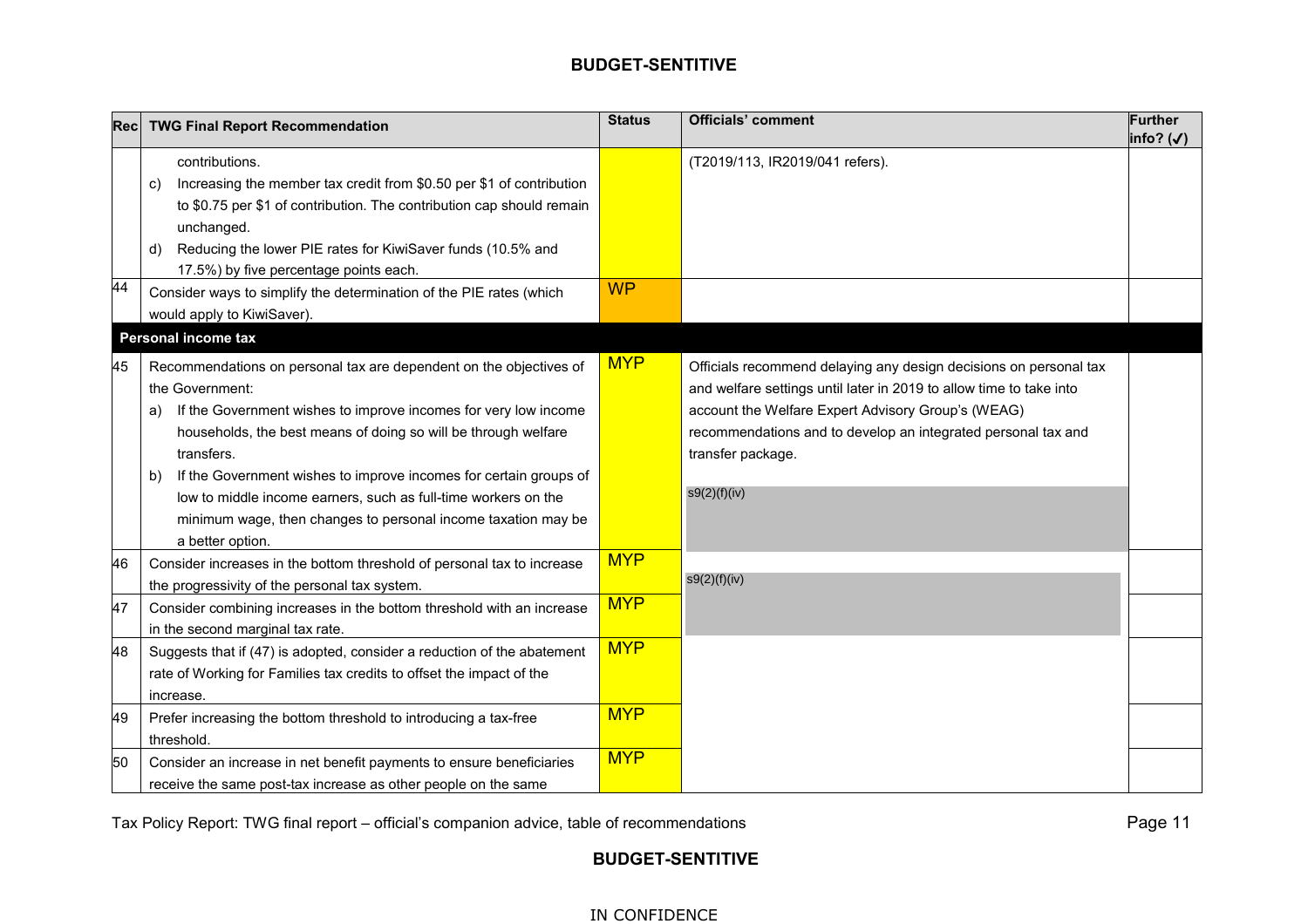| Rec | <b>TWG Final Report Recommendation</b>                                                                                                                                                                                                                                                                                          | <b>Status</b> | <b>Officials' comment</b>                                                                                | <b>Further</b><br>info? $(\checkmark)$ |
|-----|---------------------------------------------------------------------------------------------------------------------------------------------------------------------------------------------------------------------------------------------------------------------------------------------------------------------------------|---------------|----------------------------------------------------------------------------------------------------------|----------------------------------------|
|     | income.                                                                                                                                                                                                                                                                                                                         |               |                                                                                                          |                                        |
| 51  | Consider changes to tax rates and thresholds alongside any<br>recommendations made by WEAG.                                                                                                                                                                                                                                     | <b>MYP</b>    |                                                                                                          |                                        |
| 52  | No reduction in the top marginal tax rate because it is already low by<br>international standards and it would not increase progressivity of the<br>tax system.                                                                                                                                                                 | <b>NFW</b>    |                                                                                                          |                                        |
| 53  | The TWG notes that many submissions called for increasing tax<br>personal tax rates to make a material reduction in income equality<br>through the personal tax system. These increases are precluded by<br>the TWG's Terms of reference and the TWG did not undertake an<br>analysis of the options (and their effectiveness). | <b>NFW</b>    | Outside of the scope of the TWG.                                                                         |                                        |
|     | <b>Future of work</b>                                                                                                                                                                                                                                                                                                           |               |                                                                                                          |                                        |
| 54  | Support Inland Revenue's efforts to increase the compliance of the<br>self-employed, particularly expanding the use of withholding tax as far<br>as practicable, including to platform providers such as ride-sharing<br>companies.                                                                                             | WU            | Budget funding has been allocated, and this is on the Government's<br>current tax policy work programme. |                                        |
| 55  | Support the facilitation of technology platforms to assist the self-<br>employed meet their tax obligations through the use of 'smart accounts'<br>or other technology based solutions.                                                                                                                                         | WU            |                                                                                                          |                                        |
| 56  | Continue (through Inland Revenue's current work) to use data analytics<br>and matching information to specific taxpayers to identify<br>underreporting of income.                                                                                                                                                               | WU            |                                                                                                          |                                        |
| 57  | Review the current GST requirements for contractors who are akin to<br>employees.                                                                                                                                                                                                                                               | <b>WP</b>     |                                                                                                          |                                        |
| 58  | Align the definition of employee and dependent contractor for tax and<br>employment purposes.                                                                                                                                                                                                                                   | <b>WP</b>     | Will require consultation with the Ministry of Business, Innovation and<br>Employment.                   |                                        |
| 59  | Provide more support for childcare costs, with this support best<br>provided outside the tax system.                                                                                                                                                                                                                            | <b>WP</b>     |                                                                                                          |                                        |
|     | Integrity of the tax system                                                                                                                                                                                                                                                                                                     |               |                                                                                                          |                                        |

Tax Policy Report: TWG final report – official's companion advice, table of recommendations Page 12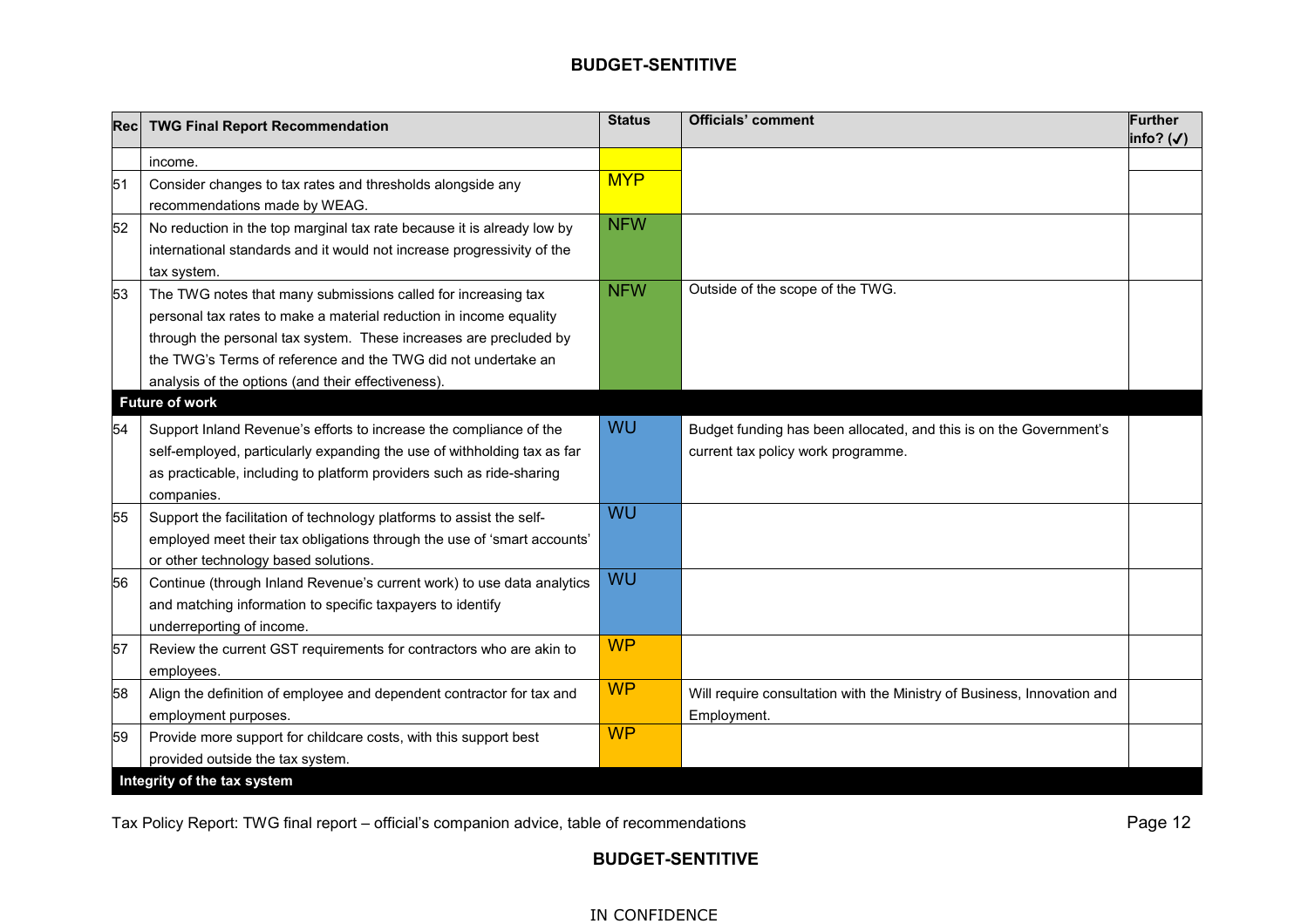| <b>Rec</b> | <b>TWG Final Report Recommendation</b>                                    | <b>Status</b> | <b>Officials' comment</b>                                                | <b>Further</b>       |
|------------|---------------------------------------------------------------------------|---------------|--------------------------------------------------------------------------|----------------------|
|            |                                                                           | <b>MYP</b>    | Consider as part of recommendation 32.                                   | info? $(\checkmark)$ |
| 60         | A review of loss-trading, potentially in tandem with a review of the loss |               |                                                                          |                      |
|            | continuity rules for companies.                                           |               |                                                                          |                      |
| 61         | Inland Revenue should have the ability to require a shareholder in a      | <b>WP</b>     |                                                                          |                      |
|            | closely-held company to provide security to Inland Revenue if:            |               |                                                                          |                      |
|            | The company owes a debt to Inland Revenue; and<br>a)                      |               |                                                                          |                      |
|            | The company is owed a debt by the shareholder; and<br>b)                  |               |                                                                          |                      |
|            | There is doubt as to the ability/and or the intention of the<br>C)        |               |                                                                          |                      |
|            | shareholder to repay the debt.                                            |               |                                                                          |                      |
| 62         | Further action in relation to the hidden economy, including:              | <b>WU</b>     | See Budget 2018: Self-employed Compliance Initiatives, IR2018/734        |                      |
|            | An increase in the reporting of labour income (subject to not<br>a)       |               |                                                                          |                      |
|            | unreasonably increasing compliance costs on business).                    |               |                                                                          |                      |
|            | A review of the measures recently adopted by Australia in relation<br>b)  |               |                                                                          |                      |
|            | to the hidden economy, with a view to applying them in New                |               |                                                                          |                      |
|            | Zealand.                                                                  |               |                                                                          |                      |
|            | The removal of tax deductibility if a taxpayer has not followed<br>C)     |               |                                                                          |                      |
|            | labour income withholding or reporting rules.                             |               |                                                                          |                      |
| 63         | That Inland Revenue continue to invest in the technical and               | WU            | Inland Revenue continues to invest in staff skills and capabilities, and |                      |
|            | investigatory skills of its staff.                                        |               | this will be monitored on an ongoing basis.                              |                      |
| 64         | Further measures to improve collection and encourage compliance,          | <b>WP</b>     |                                                                          |                      |
|            | including:                                                                |               |                                                                          |                      |
|            | Making directors who have an economic ownership in the<br>a)              |               |                                                                          |                      |
|            | company personally liable for arrears on GST and PAYE                     |               |                                                                          |                      |
|            | obligations (as long as there is an appropriate warning system).          |               |                                                                          |                      |
|            | Departure prohibition orders.<br>$\mathsf{b}$                             |               |                                                                          |                      |
|            | Aligning the standard of proof for PAYE and GST offences.<br>C)           |               |                                                                          |                      |

Tax Policy Report: TWG final report – official's companion advice, table of recommendations Page 13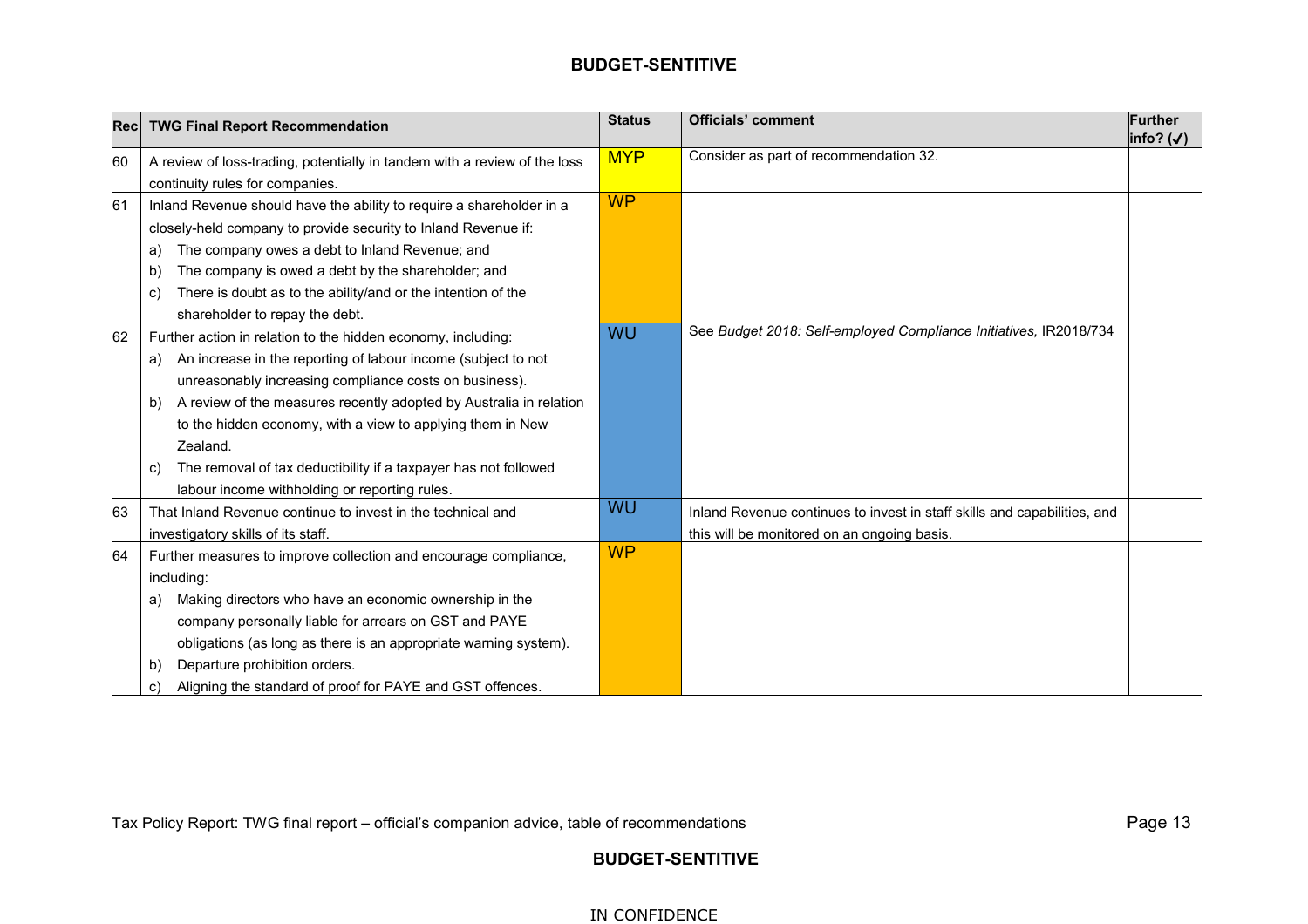| Recl | <b>TWG Final Report Recommendation</b>                                                                                                                                                                       | <b>Status</b> | <b>Officials' comment</b>                                                                                                                                                                                                                  | <b>Further</b><br>info? $(\checkmark)$ |
|------|--------------------------------------------------------------------------------------------------------------------------------------------------------------------------------------------------------------|---------------|--------------------------------------------------------------------------------------------------------------------------------------------------------------------------------------------------------------------------------------------|----------------------------------------|
| 65   | The establishment of a single centralised Crown debt collection agency<br>to achieve economies of scale and more equitable outcomes across all<br>Crown debtors.                                             | <b>WP</b>     | s9(2)(f)(iv)                                                                                                                                                                                                                               |                                        |
|      |                                                                                                                                                                                                              |               | The establishment of a single debt collection agency for government<br>debt would require significant consultation between government<br>agencies and many of the benefits may instead be realised from<br>additional information sharing. |                                        |
| 66   | That Inland Revenue strengthens enforcement of rules for closely-held<br>companies.                                                                                                                          | <b>WP</b>     |                                                                                                                                                                                                                                            |                                        |
| 67   | Explore options to enable the flexibility of a wider gap between the<br>company and the top personal tax rate without a reduction in the<br>integrity of the tax system.<br>Administration of the tax system | <b>WP</b>     |                                                                                                                                                                                                                                            |                                        |
|      | Tax secrecy and tax transparency                                                                                                                                                                             |               |                                                                                                                                                                                                                                            |                                        |
| 68   | The Government should:                                                                                                                                                                                       | <b>WP</b>     |                                                                                                                                                                                                                                            |                                        |
|      | Fund oversampling of the wealthy in existing wealth surveys.<br>a)<br>Include a question on wealth in the census.<br>b)                                                                                      |               |                                                                                                                                                                                                                                            |                                        |
|      | Request Inland Revenue regularly repeat its analysis of the tax<br>C)                                                                                                                                        |               |                                                                                                                                                                                                                                            |                                        |
|      | paid by high wealth individuals.                                                                                                                                                                             |               |                                                                                                                                                                                                                                            |                                        |
|      | Commission research on using a variety of sources of data on<br>d)<br>capital income, including administrative data, to estimate the<br>wealth of individuals.                                               |               |                                                                                                                                                                                                                                            |                                        |
| 69   | The TWG strongly encourages the Government to release more                                                                                                                                                   | <b>WP</b>     |                                                                                                                                                                                                                                            |                                        |
|      | statistical and aggregated information about the tax system (so long as                                                                                                                                      |               |                                                                                                                                                                                                                                            |                                        |
|      | it does not reveal data about specific individuals or corporates that is                                                                                                                                     |               |                                                                                                                                                                                                                                            |                                        |
|      | not otherwise publicly available). The Government could consider                                                                                                                                             |               |                                                                                                                                                                                                                                            |                                        |
|      | further measures to increase transparency as public attitudes change                                                                                                                                         |               |                                                                                                                                                                                                                                            |                                        |

Tax Policy Report: TWG final report – official's companion advice, table of recommendations Page 14

# **BUDGET-SENTITIVE**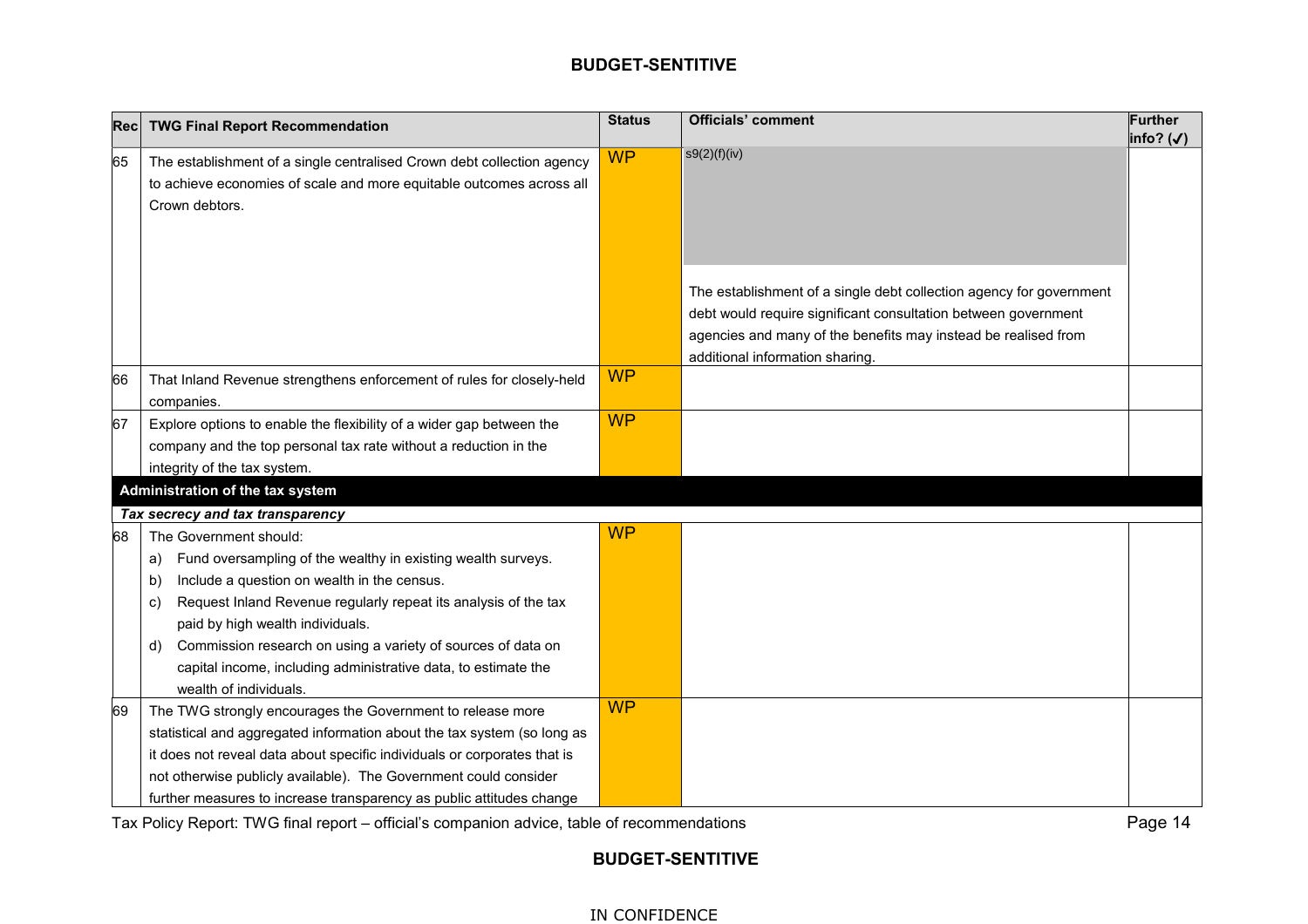| Recl            | <b>TWG Final Report Recommendation</b>                                                                                                                                                                                                                                                                                                                                                       | <b>Status</b> | <b>Officials' comment</b>                                                                                                                                                                                                                                                                                                               | <b>Further</b><br>info? (√) |
|-----------------|----------------------------------------------------------------------------------------------------------------------------------------------------------------------------------------------------------------------------------------------------------------------------------------------------------------------------------------------------------------------------------------------|---------------|-----------------------------------------------------------------------------------------------------------------------------------------------------------------------------------------------------------------------------------------------------------------------------------------------------------------------------------------|-----------------------------|
|                 | over time.                                                                                                                                                                                                                                                                                                                                                                                   |               |                                                                                                                                                                                                                                                                                                                                         |                             |
| 70              | The TWG encourages Inland Revenue to publish or make available a<br>broader range of statistics, in consultation with potential users, either<br>directly or (preferably) through Statistics New Zealand.                                                                                                                                                                                    | <b>WP</b>     |                                                                                                                                                                                                                                                                                                                                         |                             |
| 71              | The TWG encourages Inland Revenue to collect information on income<br>and expenditure associated with environmental outcomes that are part<br>of the tax calculation.                                                                                                                                                                                                                        | <b>WP</b>     | Officials consider this is best achieved in an overall programme to<br>provide better quality information to Inland Revenue in general. More<br>detailed information on environmental income and expenditure should<br>naturally flow from taxpayers supplying more detailed financial<br>information, especially for larger taxpayers. |                             |
|                 | <b>Ombudsman</b>                                                                                                                                                                                                                                                                                                                                                                             |               |                                                                                                                                                                                                                                                                                                                                         |                             |
| $\overline{72}$ | Any further expansion of the resources available to the Ombudsman<br>should include consideration of provision for additional tax expertise,<br>and possibly support to manage any increase in the volume of<br>complaints relating to the new Crown debt collection agency proposed<br>by the TWG.                                                                                          | <b>WP</b>     | We consider the Ombudsman should decide where they would like<br>additional expertise.                                                                                                                                                                                                                                                  |                             |
|                 | Taxpayer advocate service                                                                                                                                                                                                                                                                                                                                                                    |               |                                                                                                                                                                                                                                                                                                                                         |                             |
| 73              | Establish a taxpayer advocate service to assist with the resolution of<br>tax disputes.                                                                                                                                                                                                                                                                                                      | <b>NFW</b>    | Inland Revenue have reported on this matter and no further work has<br>been requested by Ministers at this point (see IR2018/762).                                                                                                                                                                                                      |                             |
| 74              | Consider a truncated tax disputes process for small taxpayers.                                                                                                                                                                                                                                                                                                                               | <b>WP</b>     |                                                                                                                                                                                                                                                                                                                                         |                             |
|                 | The development of tax policy                                                                                                                                                                                                                                                                                                                                                                |               |                                                                                                                                                                                                                                                                                                                                         |                             |
| 75              | The following principles should be applied in public engagement on tax<br>policy:<br>Good faith engagement by all participants.<br>a)<br>Engagement with a wider range of stakeholders, particularly<br>b)<br>including greater engagement with Māori (guided by the<br>Government's emerging engagement model for Crown/Māori<br>relations).<br>Earlier and more frequent engagement.<br>C) | WU            | These principles have been included in a draft engagement framework<br>which officials intend to release, subject to Ministerial approval<br>(T2018/3292, IT2018/654 refers).                                                                                                                                                           |                             |
|                 | The use of a greater variety of engagement methods.<br>d)<br>Greater transparency and accountability on the part of the<br>e)                                                                                                                                                                                                                                                                |               |                                                                                                                                                                                                                                                                                                                                         |                             |

Tax Policy Report: TWG final report – official's companion advice, table of recommendations Page 15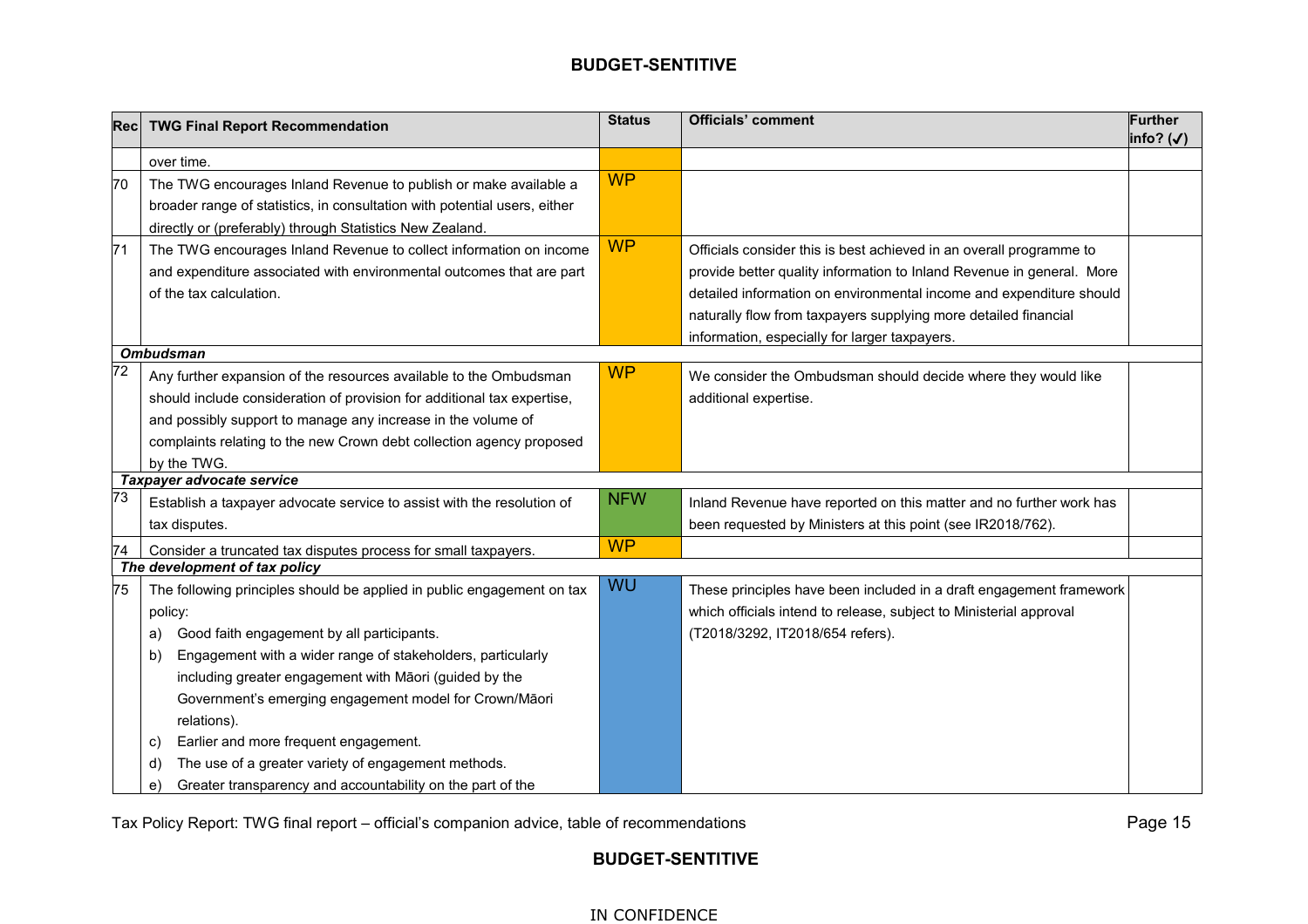| Recl | <b>TWG Final Report Recommendation</b>                                                                                                                                  | <b>Status</b> | <b>Officials' comment</b>                                                                                                                                                                                                                                                                                                                                                                                                                                                                                                                                                                                                  | <b>Further</b><br>info? $(\checkmark)$ |
|------|-------------------------------------------------------------------------------------------------------------------------------------------------------------------------|---------------|----------------------------------------------------------------------------------------------------------------------------------------------------------------------------------------------------------------------------------------------------------------------------------------------------------------------------------------------------------------------------------------------------------------------------------------------------------------------------------------------------------------------------------------------------------------------------------------------------------------------------|----------------------------------------|
|      | Government.                                                                                                                                                             |               |                                                                                                                                                                                                                                                                                                                                                                                                                                                                                                                                                                                                                            |                                        |
| 76   | The TWG notes the need for the Treasury to play a strong role in tax<br>policy development, and the importance of Inland Revenue maintaining                            | WU            | Following a strategic review in mid-2017, the Treasury substantially<br>increased its tax policy capability and it intends to broadly maintain this                                                                                                                                                                                                                                                                                                                                                                                                                                                                        |                                        |
|      | deep technical expertise and strategic policy capability.<br><b>Legislative frameworks</b>                                                                              |               | higher resource level over the medium term.                                                                                                                                                                                                                                                                                                                                                                                                                                                                                                                                                                                |                                        |
| 77a  | The TWG encourages the continuing use of purpose clauses where<br>appropriate.                                                                                          | <b>NFW</b>    |                                                                                                                                                                                                                                                                                                                                                                                                                                                                                                                                                                                                                            |                                        |
| 77b  | The inclusion of an overriding purpose clause in the Tax Administration<br>Act 1994 to specify Parliament's purpose in levying taxation.                                | <b>WP</b>     | Extensive consultation needed with Crown Law and the Legislation<br>Design and Advisory Committee.                                                                                                                                                                                                                                                                                                                                                                                                                                                                                                                         |                                        |
|      | <b>Charities</b>                                                                                                                                                        |               |                                                                                                                                                                                                                                                                                                                                                                                                                                                                                                                                                                                                                            |                                        |
| 78   | Periodically review the charitable sector's use of what would otherwise<br>be tax revenue to verify that intended social outcomes are being<br>achieved.                | WU            | The TWG wrote to the relevant agencies in December 2018, directing<br>them to the TWG's analysis and recommendations.                                                                                                                                                                                                                                                                                                                                                                                                                                                                                                      |                                        |
|      |                                                                                                                                                                         |               | Some of these issues are already being considered as part of the<br>review of the Charities Act 2005, or will be considered once the review<br>is complete. Policy decisions from the review are expected to be<br>made later this year and a bill is likely to be introduced in December<br>2019.                                                                                                                                                                                                                                                                                                                         |                                        |
| 79   | The TWG supports the Government's inclusion of a review of the tax<br>treatment of the charitable sector on its Tax Policy Work Programme,<br>as announced in May 2018. | WU            | The Government added a review of charities and non-profit<br>organisations to the Tax Policy Work Programme in 2018 focussing<br>on:<br>the appropriateness of the tax exemption for significant<br>$\bullet$<br>businesses associated with charities; and<br>the compliance costs experienced by small charities.<br>$\bullet$<br>The review of significant businesses will take place once the review of<br>the Charities Act 2005 is complete, as that also involves a review of<br>certain business activity.<br>Some simplification measures have been included in a legislative bill<br>currently before Parliament. |                                        |

Tax Policy Report: TWG final report – official's companion advice, table of recommendations Page 16

# **BUDGET-SENTITIVE**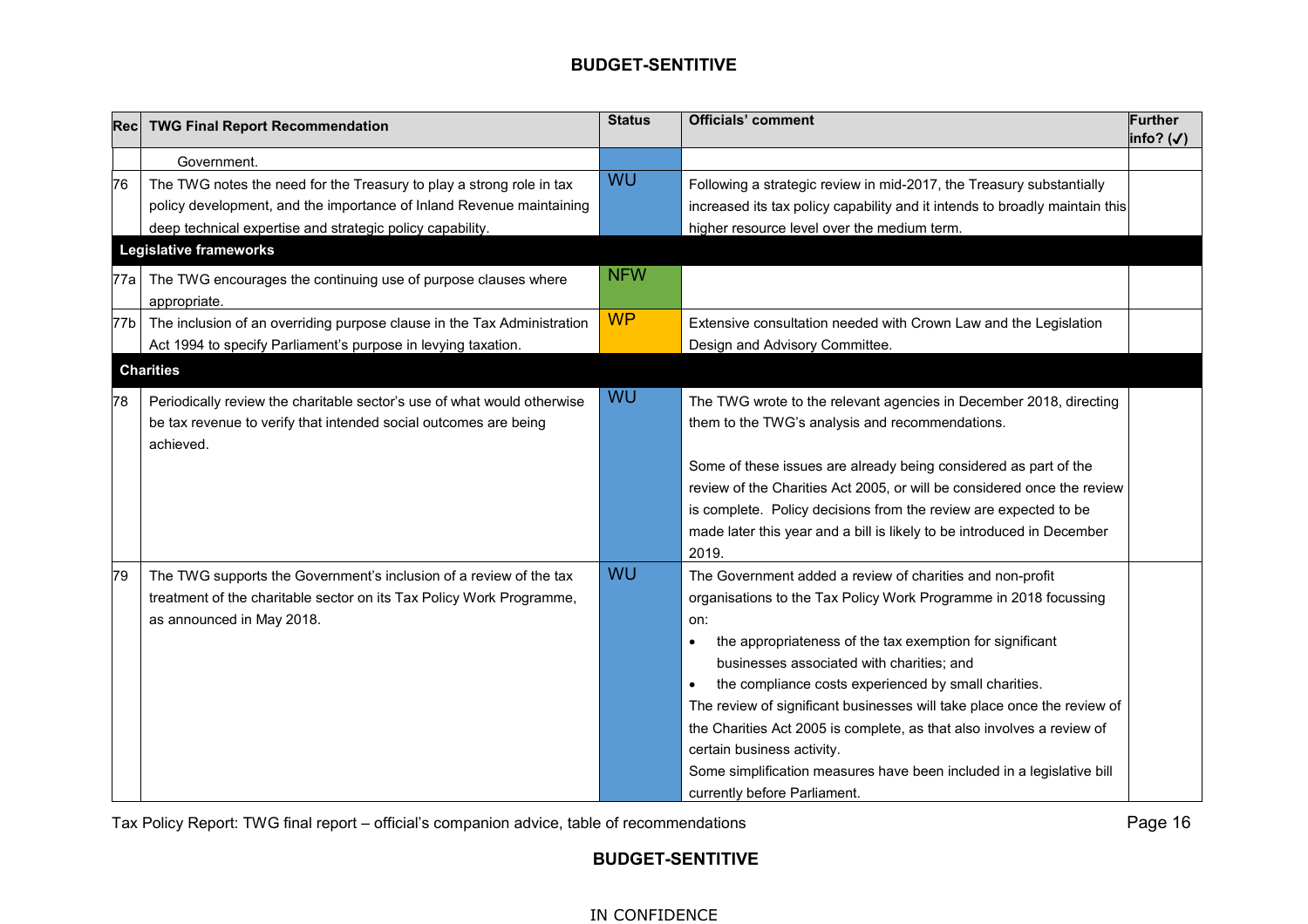| Recl | <b>TWG Final Report Recommendation</b>                                      | <b>Status</b> | <b>Officials' comment</b>                                                | <b>Further</b><br>info? $(\checkmark)$ |
|------|-----------------------------------------------------------------------------|---------------|--------------------------------------------------------------------------|----------------------------------------|
| 80-  | The TWG notes the income tax exemption for charitable entities'             | WU            | A review of the Charities Act 2005 is currently underway, led by the     |                                        |
| 81   | trading operations was perceived by some submitters to provide an           |               | Department of Internal Affairs on behalf of the Minister for the         |                                        |
|      | unfair advantage over commercial entities' trading operations. The          |               | Community and Voluntary Sector. This will include a review of            |                                        |
|      | TWG notes, however, the underlying issue is the extent to which             |               | charities that accumulate funds and charities that operate               |                                        |
|      | charitable entities are accumulating surpluses rather than distributing     |               | businesses. A discussion document will be released in late February      |                                        |
|      | or applying those surpluses for the benefit of their charitable activities. |               | for consultation until late April 2019.                                  |                                        |
| 82   | Consider whether New Zealand should apply a distinction between             | <b>WP</b>     |                                                                          |                                        |
|      | privately-controlled foundations and other charitable organisations         |               |                                                                          |                                        |
| 83   | Consider whether the deregistration tax rules could be amended to           | WU            | Some remedial work on this issue is on the Tax Policy Work               |                                        |
|      | more effectively keep assets in the sector, or ensure that there is no      |               | Programme and is being progressed. The broader question of whether       |                                        |
|      | deferral benefit through the application of these rules.                    |               | to keep assets in the sector is best considered as part of the Charities |                                        |
|      |                                                                             |               | Act 2005 review.                                                         |                                        |
| 84   | Review whether it is appropriate to treat some not-for-profit               | <b>WP</b>     |                                                                          |                                        |
|      | organisations as if they were final consumers, or, alternatively, whether   |               |                                                                          |                                        |
|      | it is appropriate to limit the GST concessions to a smaller group of non-   |               |                                                                          |                                        |
|      | profit bodies such as registered charities.                                 |               |                                                                          |                                        |
| 85   | Consider whether the issues identified by the TWG in relation to            | <b>WP</b>     |                                                                          |                                        |
|      | charities have been fully addressed or whether further action is            |               |                                                                          |                                        |
|      | required, following the conclusion of the review of the Charities Act       |               |                                                                          |                                        |
|      | 2005.                                                                       |               |                                                                          |                                        |
|      | <b>GST and financial transactions tax</b>                                   |               |                                                                          |                                        |
| 86   | No reduction in the GST rate.                                               | <b>NFW</b>    | In responding to the Interim Report, the Government confirmed it is      |                                        |
| 87   | No introduction of exemptions to GST.                                       | <b>NFW</b>    | comfortable that no further work is undertaken on GST coverage.          |                                        |
| 88   | Government monitor international developments in the area of applying       | <b>NFW</b>    |                                                                          |                                        |
|      | GST to financial services.                                                  |               |                                                                          |                                        |
| 89   | No application of GST to explicit fees charged for financial services.      | <b>NFW</b>    |                                                                          |                                        |
| 90   | No financial transactions tax at this point.                                | <b>NFW</b>    | In responding to the Interim Report, the Government confirmed it is      |                                        |
|      |                                                                             |               | comfortable that no further work is undertaken on a financial            |                                        |
|      |                                                                             |               | transactions tax at this time.                                           |                                        |

Tax Policy Report: TWG final report – official's companion advice, table of recommendations Page 17

# **BUDGET-SENTITIVE**